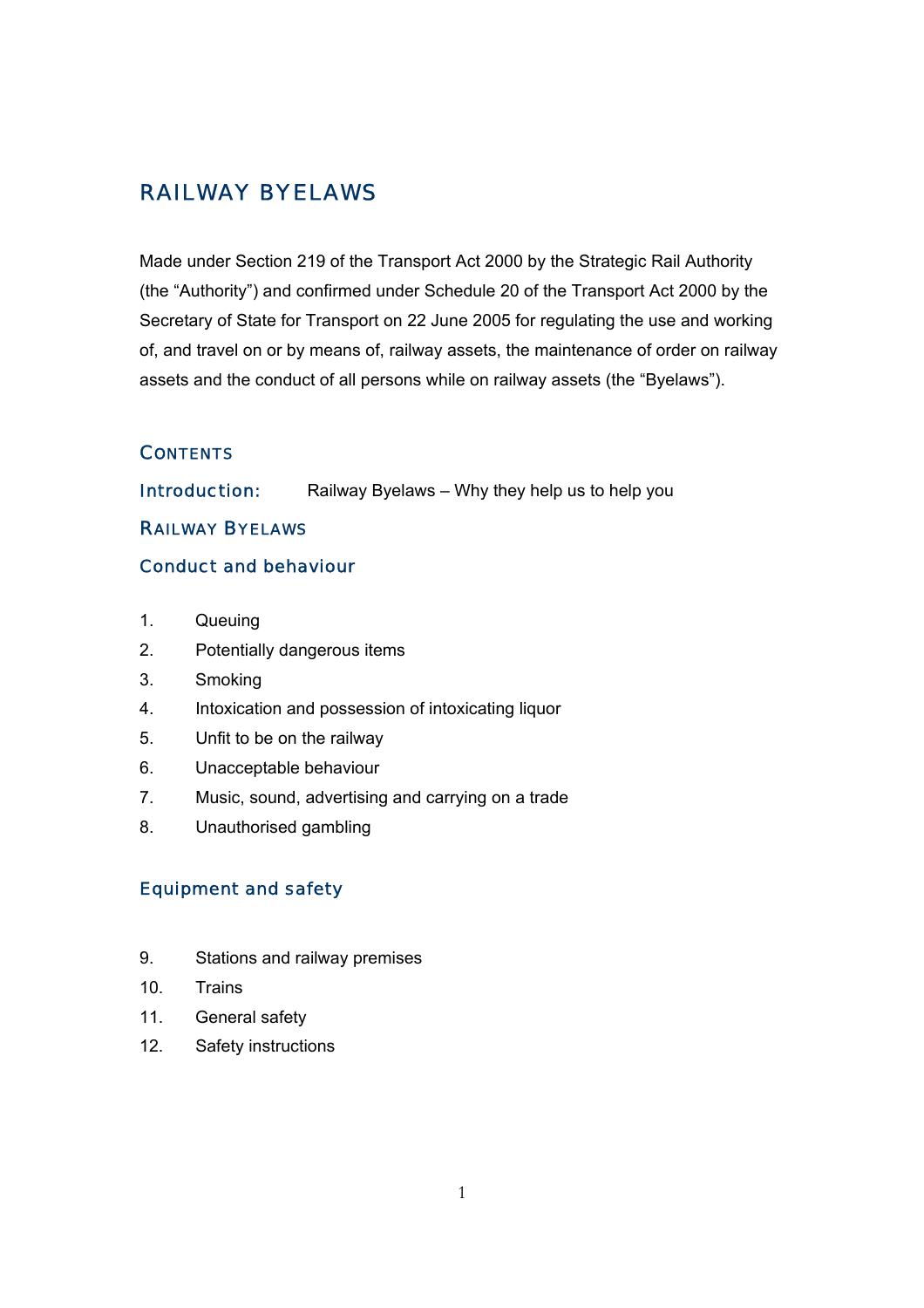# Control of premises

- 13. Unauthorised access and loitering
- 14. Traffic signs, causing obstructions and parking
- 15. Pedestrian-only areas
- 16. Control of animals

# Travel and fares

- 17. Compulsory ticket areas
- 18. Ticketless travel in non-compulsory ticket areas
- 19. Classes of accommodation, reserved seats and sleeping berths
- 20. Altering tickets and use of altered tickets
- 21. Unauthorised buying or selling of tickets
- 22. Fares offences committed on behalf of another person

# Enforcement and interpretation

- 23. Name and address
- 24. Enforcement
	- (1) Offence and level of fines
	- (2) Removal of persons
	- (3) Identification of an authorised person
	- (4) Notices
	- (5) Attempts
	- (6) Breaches by authorised persons

#### 25. Interpretation

- (1) Definitions
- (2) Introduction, table of contents and headings
- (3) Plural
- (4) Gender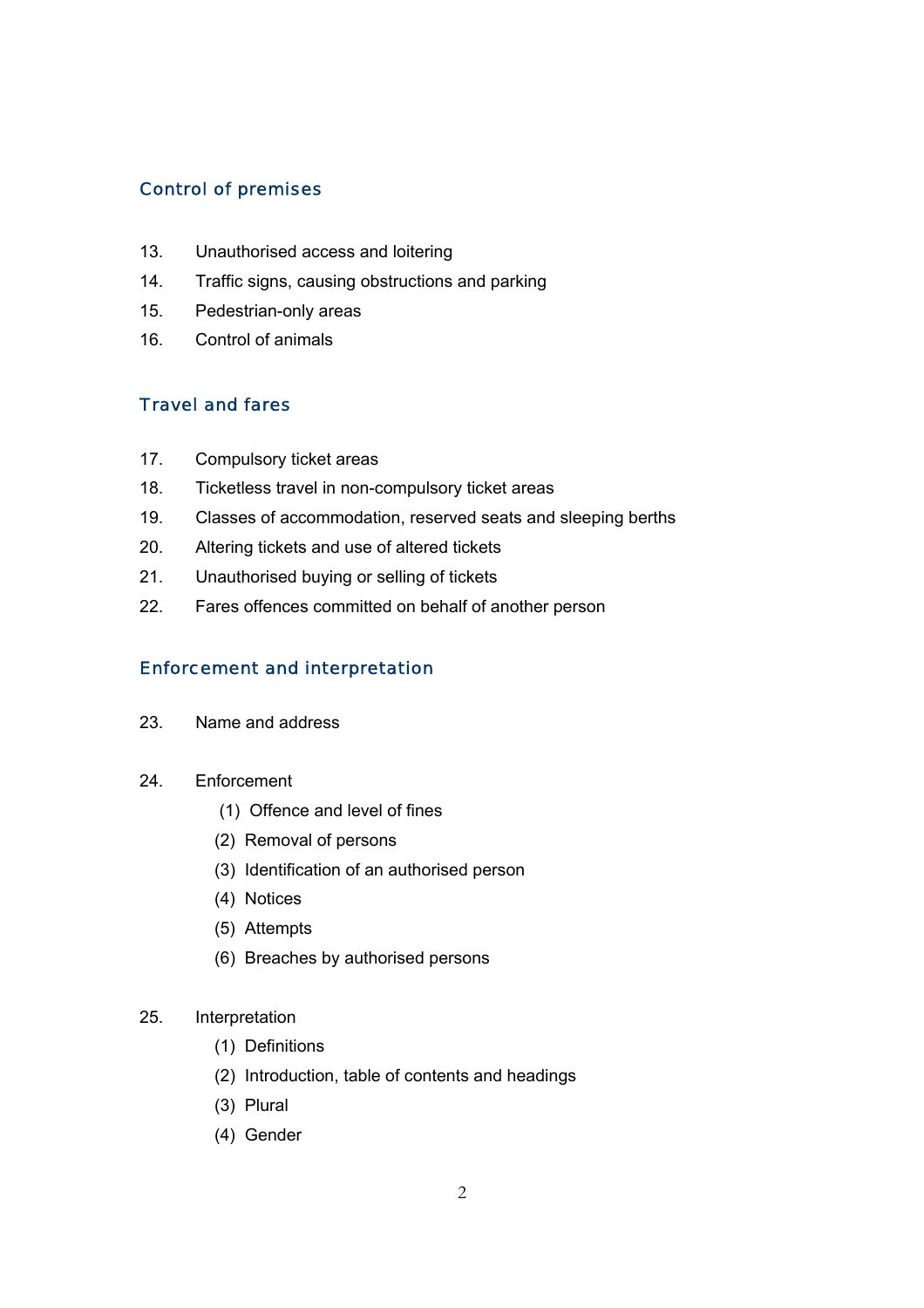26. Coming into operation of these Byelaws and revocation of the previous byelaws

## Certificate of authenticity

### INTRODUCTION

#### Railway Byelaws – Why they help us to help you

Britain's Railway Byelaws cover trains, track and stations across the country. Thousands of trains use as many stations throughout the day and night. To ensure ease of travel and safety on the railway system, including passengers, staff, property and equipment, the Byelaws need to be observed by everyone.

#### Conduct and behaviour

Some practices can be generally unpleasant, or can be dangerous to yourselves and others. To make travelling more comfortable and safer, unacceptable behaviour is banned on the railways. Other activities, such as smoking and music have limits imposed on them so that the majority of railway users can travel in comfort.

#### Equipment and safety

Safety is paramount to the running of all railway services. The Byelaws are very clear on matters of safety – and this protects equipment and property, as well as users and staff.

#### Control of premises

There are areas across the railway system that have restricted access, for example pedestrian-only areas, as using other forms of transport (e.g. bicycles) may cause a danger. Also, access is not allowed on any non-public parts of an operating network,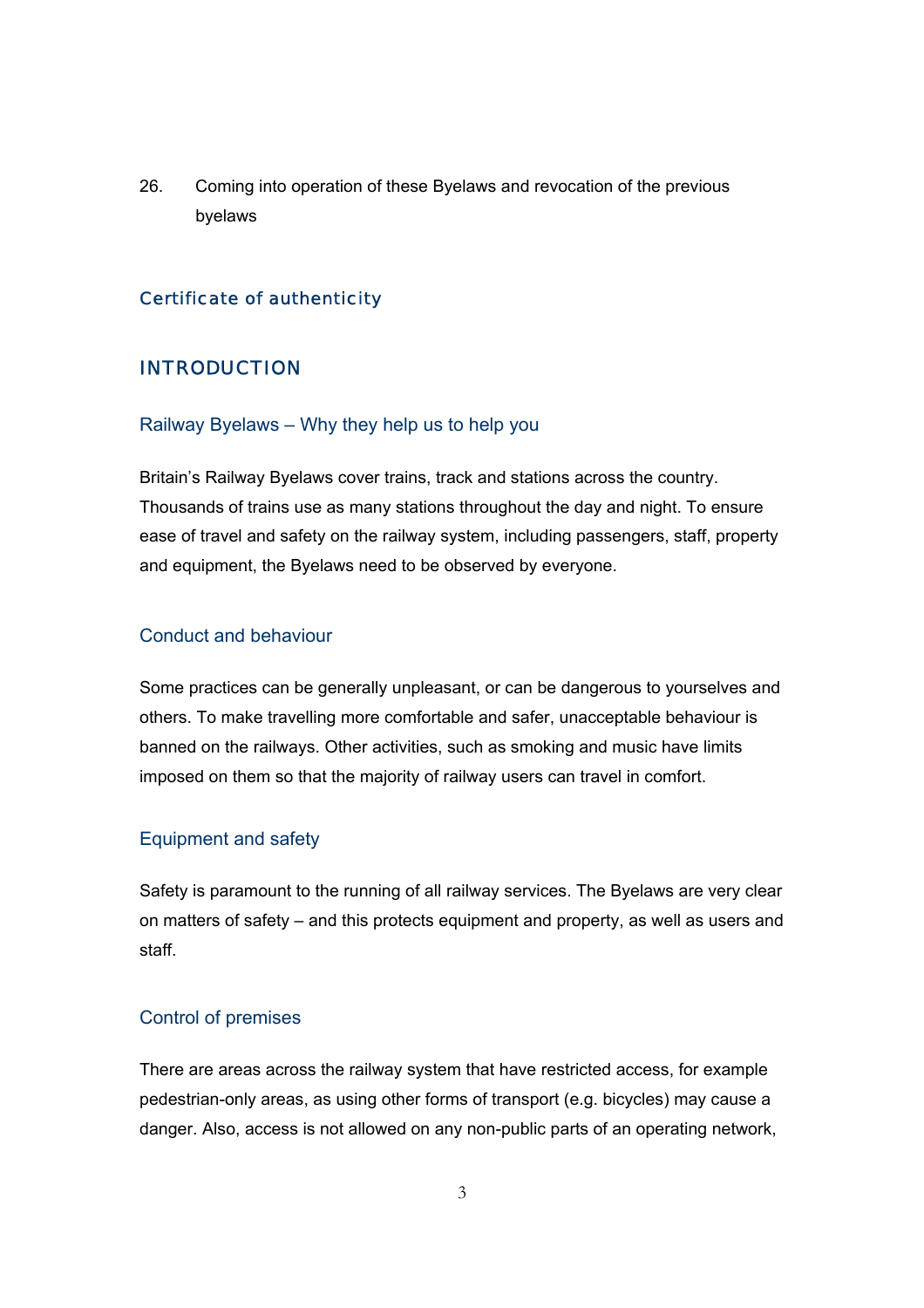such as railway embankments and underground tunnels. Various rules relating to the carriage of animals are also needed.

#### Travel and fares

There are many different types of tickets available for travel on the national rail network; each type has its own conditions of use. For example, some tickets may be used on the services of more than one operator; others can only be used on a specified train service.If you would like to know more about travel and fares, please ask the operator(s) of the service(s) for the journey you wish to make. Train companies can also give you details about the National Rail Conditions of Carriage that apply when you travel on passenger train services on the railway network.

The Byelaws are there to help everyone to travel easily and safely. This can be only achieved if all users take time to consider their actions and observe the Byelaws.

A full copy of the Railway Byelaws can be obtained free of charge from:

The Secretary Strategic Rail Authority 55 Victoria Street LONDON SW1H 0EU or Department for Transport 76 Marsham Street LONDON SW1P 4DR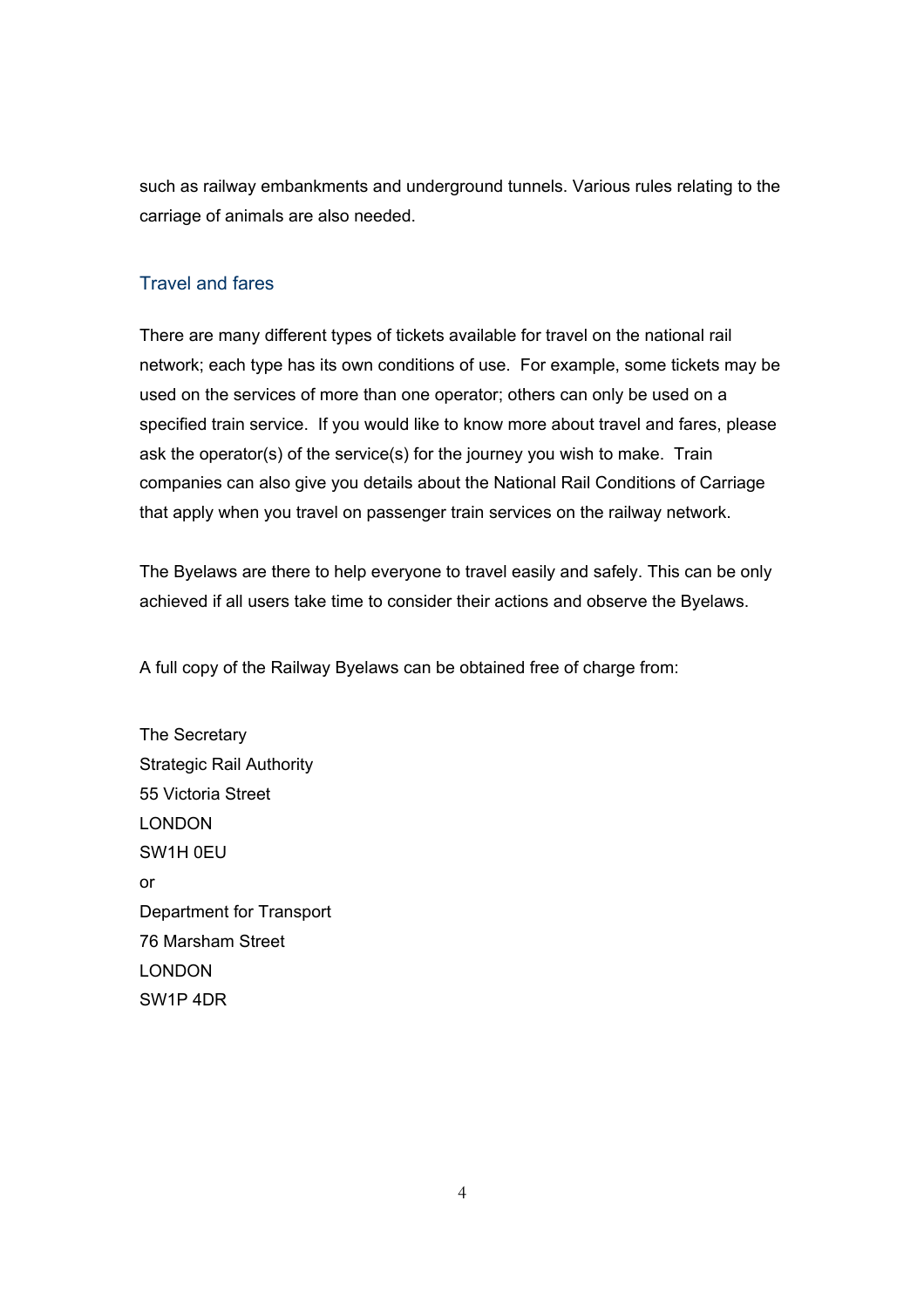# RAILWAY BYELAWS

#### For definitions of the terms used in these Byelaws**,** please refer to the end of this document

#### **CONDUCT AND BEHAVIOUR**

### 1. Queuing

- (1) An Operator or an authorised person may require any person to queue in order to regulate order or safety on or near the railway.
- (2) Any person directed by a notice to queue, or when asked to queue by an authorised person, shall join the rear of the queue and obey the reasonable instructions of any authorised person regulating the queue.

# 2. Potentially dangerous items

- (1) Except with written permission from an Operator or an authorised person, no person shall bring with him or allow to remain on the railway any item which, in the opinion of an authorised person, may threaten, annoy, soil or damage any person or any property.
- (2) If any person in charge of an item contrary to Byelaw 2(1) is asked by an authorised person to remove it and fails to do so immediately, it may be removed by or under the direction of an authorised person.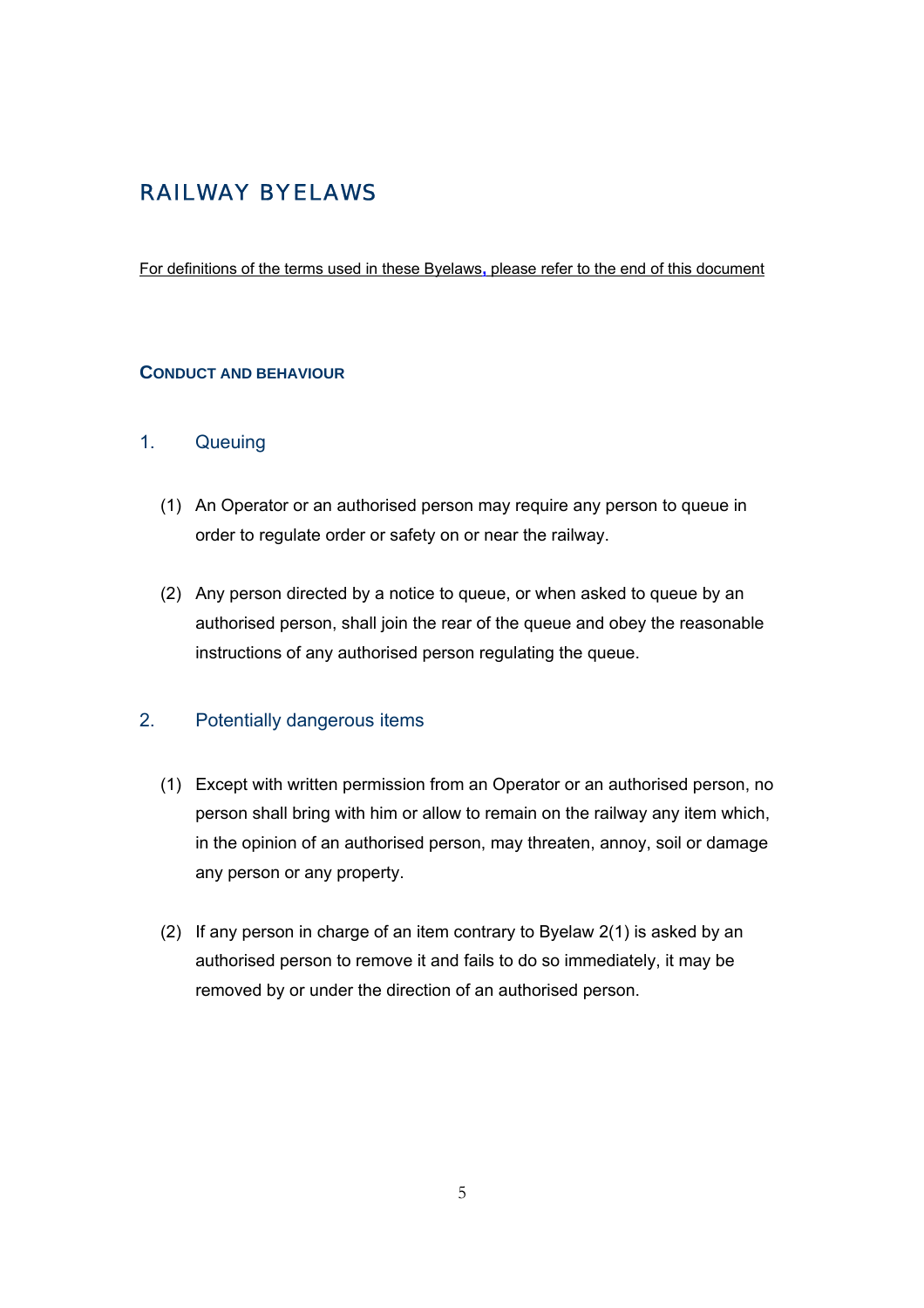# 3. Smoking

No person shall smoke or carry a lighted pipe, cigar, cigarette, match, lighter or other lighted item on any part of the railway on or near which there is a notice indicating that smoking is not allowed.

# 4. Intoxication and possession of intoxicating liquor

- (1) No person shall enter or remain on the railway where such person is unfit to enter or remain on the railway as a result of being in a state of intoxication.
- (2) Where reasonable notice is, or has been, given prohibiting intoxicating liquor on any train service, no person shall have any intoxicating liquor with him on it, or attempt to enter such a train with intoxicating liquor with him.
- (3) Where an authorised person reasonably believes that any person is unfit to enter or remain on the railway, or has with him intoxicating liquor contrary to Byelaw 4(2), an authorised person may:
	- (i) require him to leave the railway; and
	- (ii) prevent him entering or remaining on the railway until an authorised person is satisfied that he has no intoxicating liquor with him and/or is no longer in an unfit condition.

# 5. Unfit to be on the railway

No person shall enter or remain on the railway if, in the reasonable opinion of an authorised person, he is in an unfit or improper condition or his clothing may soil or damage any part of the railway or the property or clothing of any person on the railway.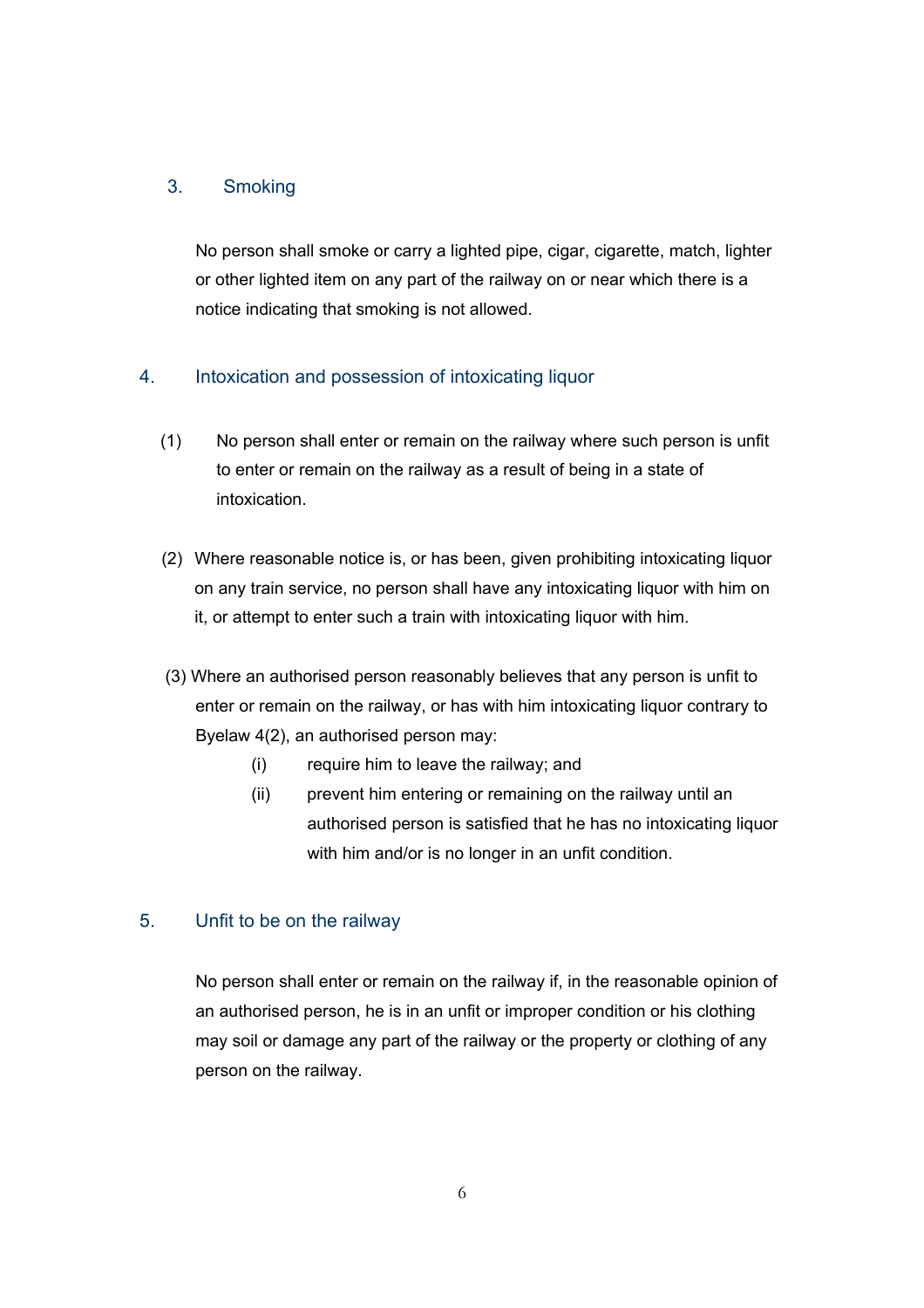#### 6. Unacceptable behaviour

- (1) No person shall use any threatening, abusive, obscene or offensive language on the railway.
- (2) No person shall behave in a disorderly, indecent or offensive manner on the railway.
- (3) No person shall write, draw, paint or fix anything on the railway.
- (4) No person shall soil any part of the railway.
- (5) No person shall damage or detach any part of the railway.
- (6) No person shall spit on the railway.
- (7) No person shall drop litter or leave waste on the railway.
- (8) No person shall molest or wilfully interfere with the comfort or convenience of any person on the railway.

#### 7. Music, sound, advertising and carrying on a trade

- (1) Except with written permission from an Operator no person on the railway shall, to the annoyance of any person:
	- (i) sing; or
	- (ii) use any instrument, article or equipment for the production or reproduction of sound.
- (2) Except with written permission from an Operator no person on the railway shall:
	- (i) display anything for the purpose of advertising or publicity, or distribute anything; or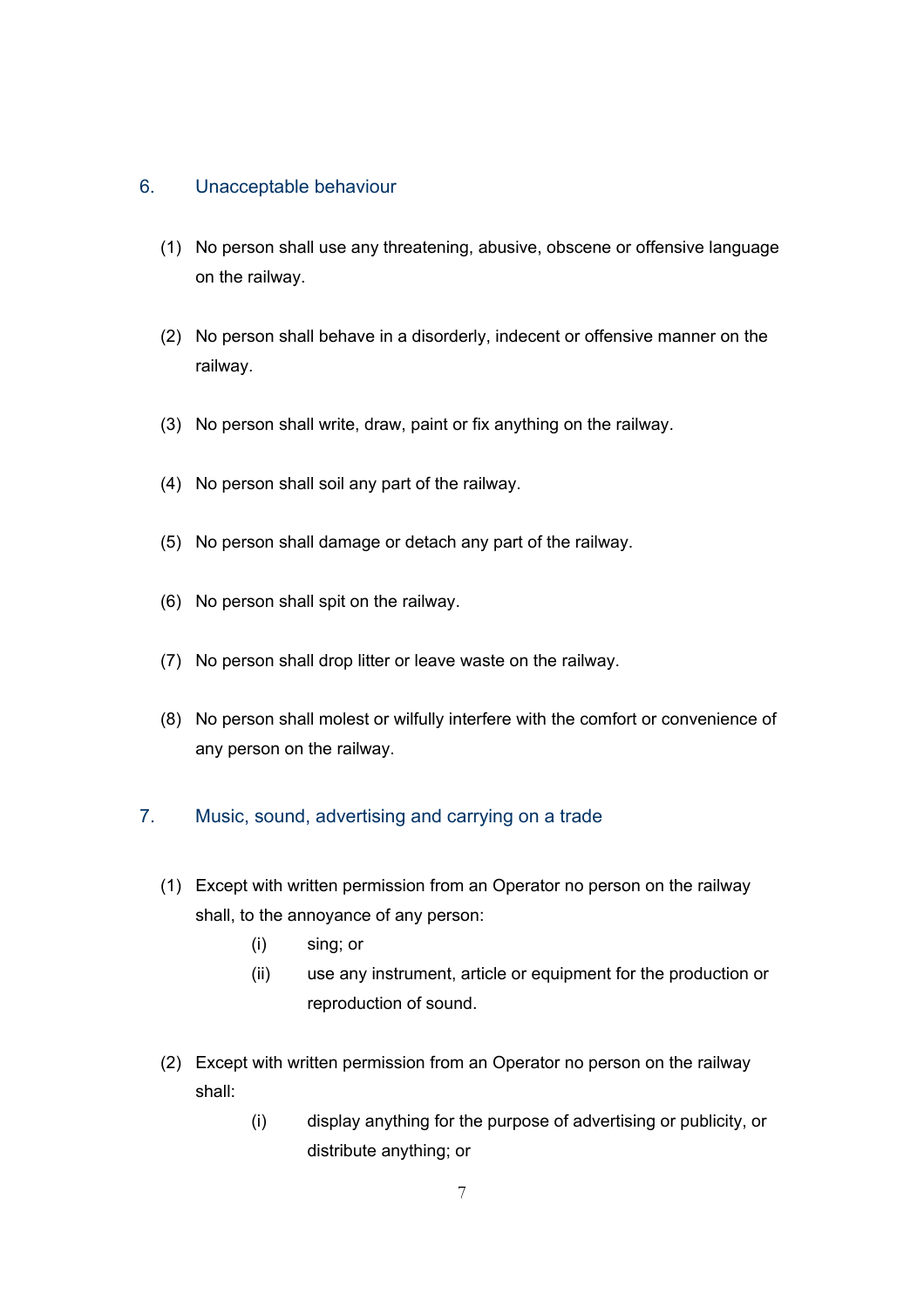- (ii) sell or expose or offer anything for sale; or
- (iii) tout for, or solicit money, reward, custom or employment of any kind.
- (3) A person shall have the written permission referred to in Byelaw 7(1) or 7(2) with him when undertaking the activities referred to in Byelaw 7(1) or 7(2) on the railway and shall hand it over for inspection when asked by an authorised person. A person shall comply with any conditions set out in or attached to the written permission.

# 8. Unauthorised gambling

No person shall gamble on any part of the railway except lawful gambling on premises authorised by an Operator for that purpose.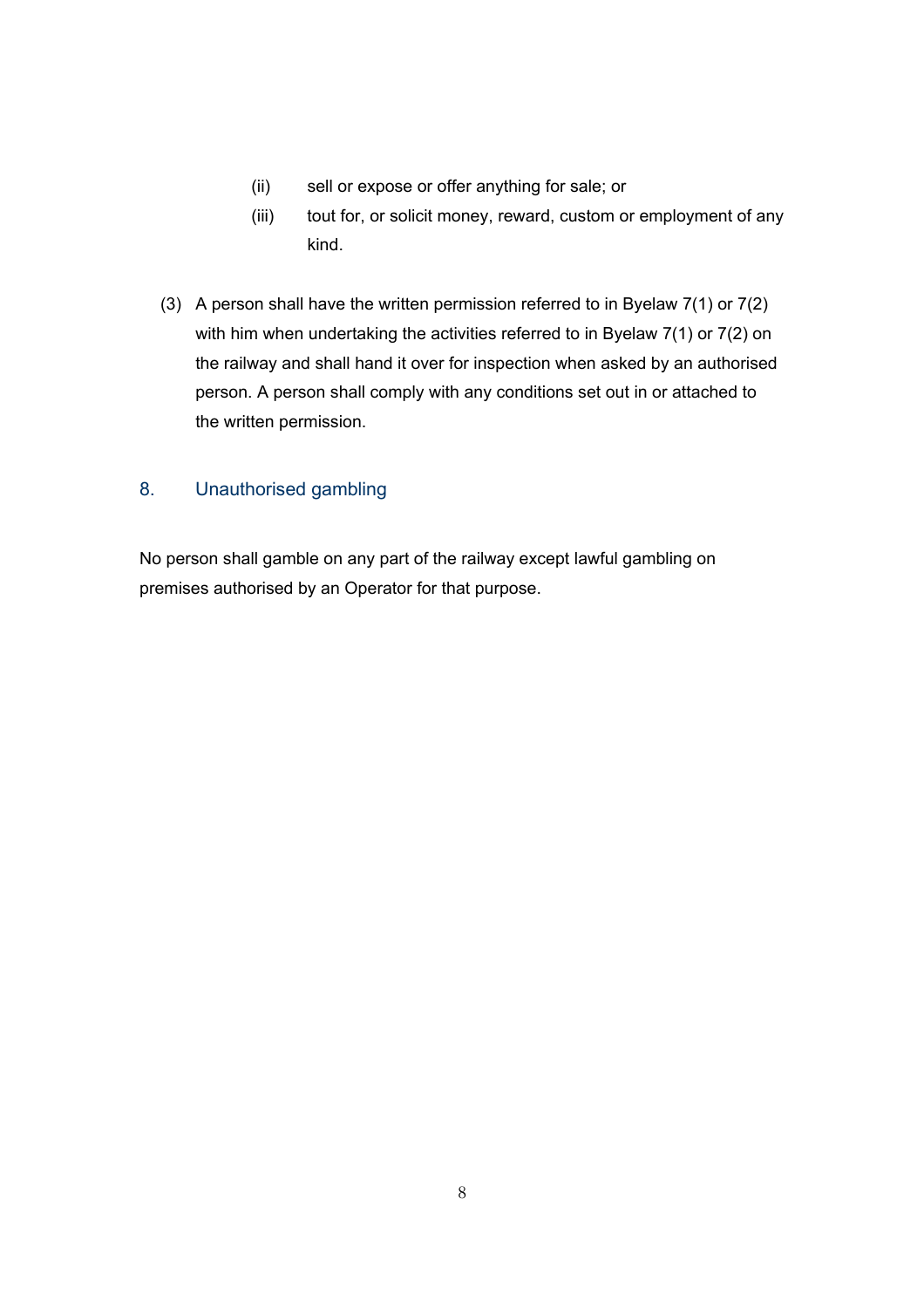# EQUIPMENT AND SAFETY

#### 9. Stations and railway premises

- (1) No person shall use any escalator except by standing or walking on it in the direction intended for travel.
- (2) Where the entrance to or exit from any platform or station is via a manned or an automatic ticket barrier no person shall enter or leave the station, except with permission from an authorised person, without passing through the barrier in the correct manner.
- (3) No person shall open a barrier or any other gate on the railway except where there is a notice indicating that it may be used by him or with permission from an authorised person.
- (4) Where there is a notice by an entrance or exit on any part of the railway indicating that it shall be used for entrance or exit only, no person shall enter by the exit or leave by the entrance. No person shall enter or leave by an emergency exit except in an emergency or when directed to do so by an authorised person.
- (5) No person shall move, operate or stop any lift or escalator except:
	- (i) in an emergency by means of equipment on or near which is a notice indicating that it is intended to be used in an emergency; or
	- (ii) in case of a lift, by means of any of the controls intended for use by that person.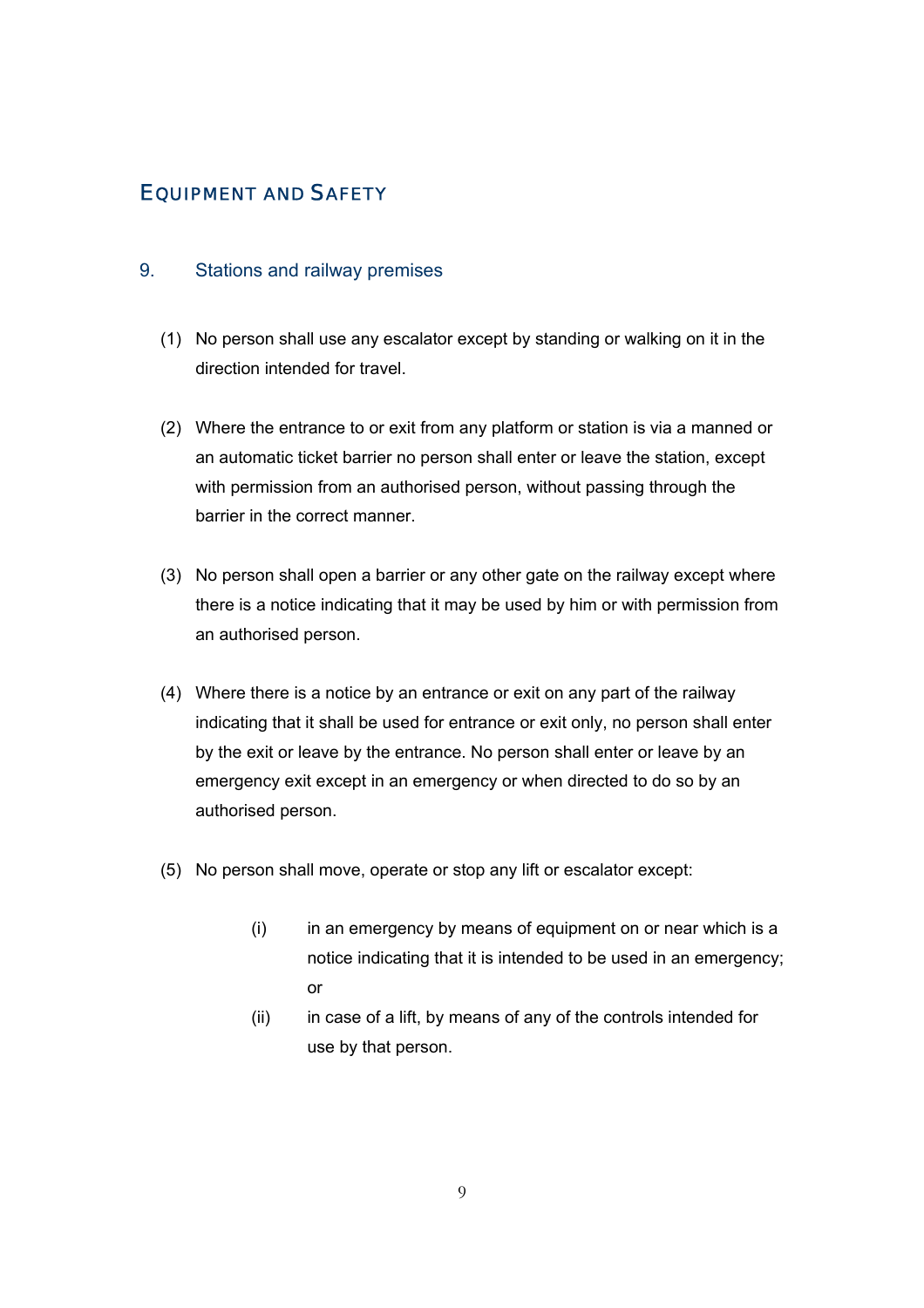#### 10. Trains

- (1) No person shall enter through any train door until any person leaving by that door has passed through.
- (2) No person shall be in or on any train except the parts of it intended for use by that person.
- (3) No person shall open a train door, or enter or leave any train, while it is in motion or between stations.
- (4) No person shall enter or leave a train except by proper use of a train door.
- (5) In the case of automatic closing doors, no person shall enter or leave by the door when it is closing.

#### 11. General safety

- (1) No person shall move, operate, obstruct, stop or in any other way interfere with any automatic closing door, train, or any other equipment on the railway except:
	- (i) in an emergency, by means of any equipment on or near which there is a notice indicating that it is intended to be used in an emergency; or
	- (ii) any equipment intended for the use of passengers in that way in normal operating circumstances.
- (2) No person shall place, throw, drop or trail anything on the railway which is capable of injuring, damaging or endangering any person or any property.
- (3) No person shall, without reasonable cause, activate any emergency system and/or any communications system provided on any part of the railway including a train.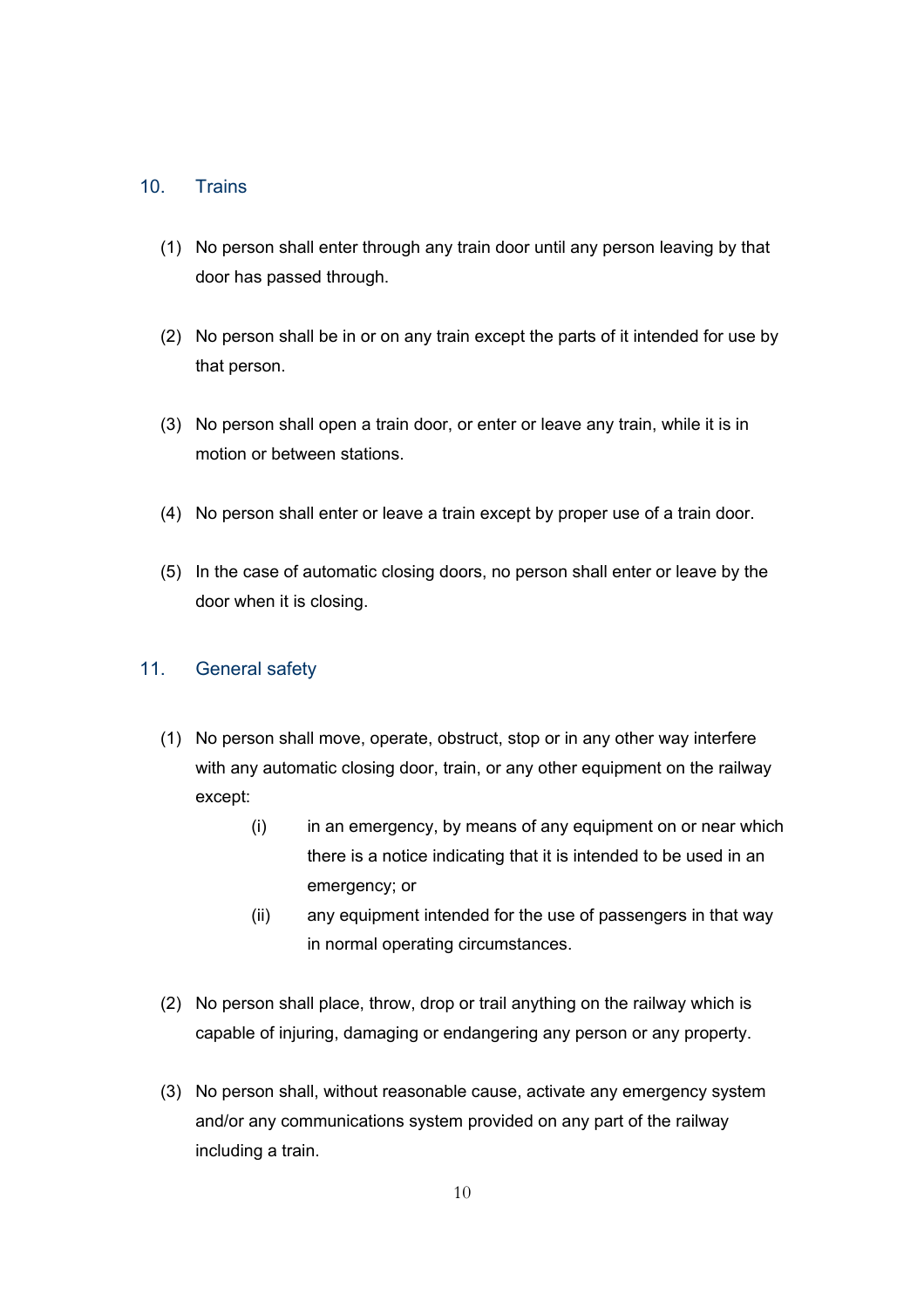### 12. Safety instructions

- (1) An Operator may issue reasonable instructions relating to safety on any part of the railway by means of a notice on or near that part of the railway. No person shall, without good cause, disobey such notice.
- (2) An authorised person may, in an emergency or in other circumstances in which he believes he should act in the interests of safety, issue instructions to any person on the railway. No person shall, without good cause, disobey such instructions.
- (3) No offence is committed under these Byelaws where a person acts in accordance with the notices or instructions given under Byelaw 12(1) or 12(2).

# CONTROL OF PREMISES

#### 13. Unauthorised access and loitering

- (1) No person shall enter or remain on any part of the railway where there is a notice:
	- (i) prohibiting access; or
	- (ii) indicating that it is reserved or provided for a specified category of person only, except where he belongs to that specified category.
- (2) No person shall loiter on the railway if asked to leave by an authorised person.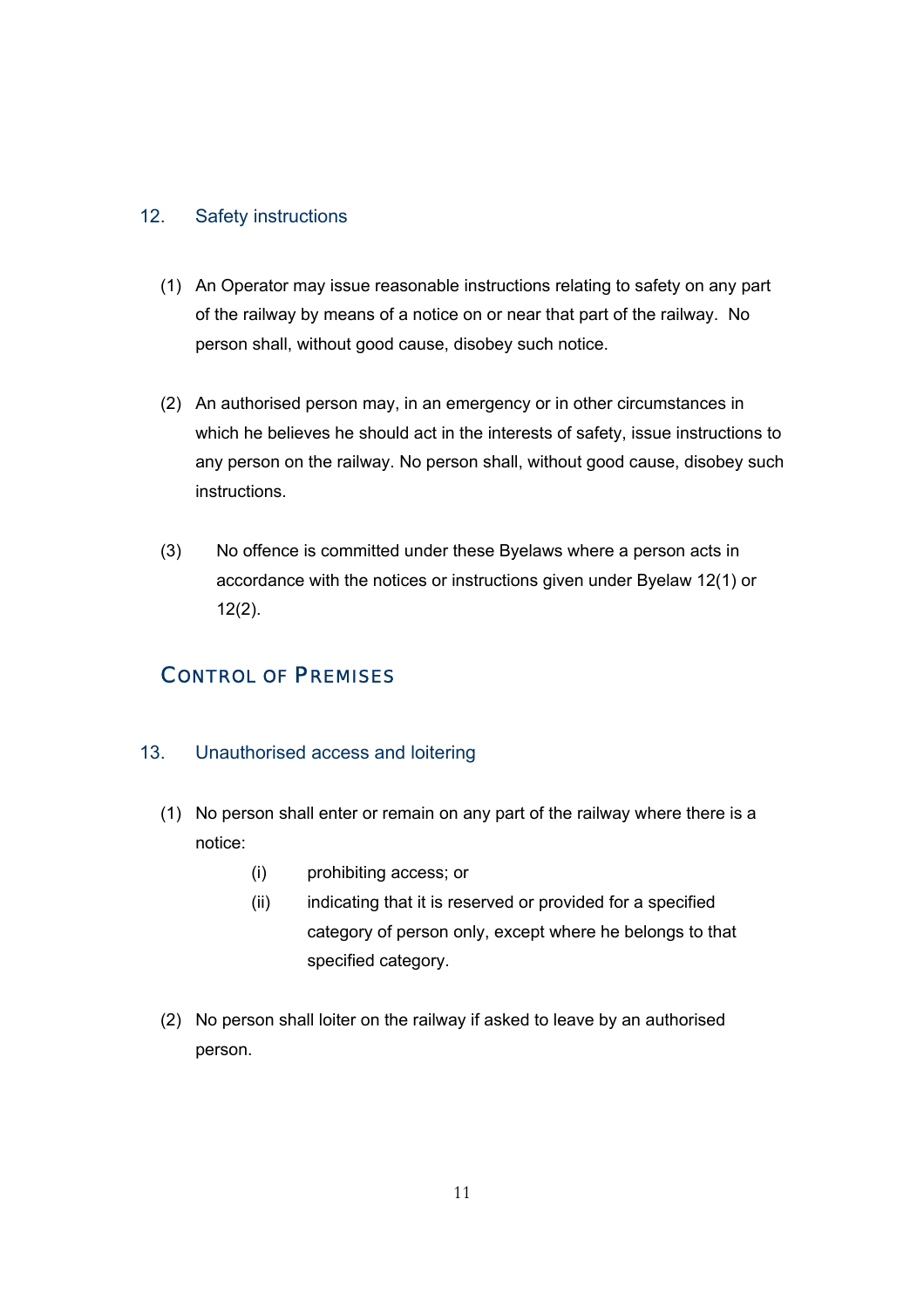#### 14. Traffic signs, causing obstructions and parking

- (1) No person in charge of any motor vehicle, bicycle or other conveyance shall use it on any part of the railway in contravention of any traffic sign.
- (2) No person in charge of any motor vehicle, bicycle or other conveyance shall leave or place it on any part of the railway:
	- (i) in any manner or place where it may cause an obstruction or hindrance to an Operator or any person using the railway; or
	- (ii) otherwise than in accordance with any instructions issued by or on behalf of an Operator or an authorised person.
- (3) No person in charge of any motor vehicle, bicycle or other conveyance shall park it on any part of the railway where charges are made for parking by an Operator or an authorised person without paying the appropriate charge at the appropriate time in accordance with instructions given by an Operator or an authorised person at that place.
- (4) In England and Wales
	- (i) The owner of any motor vehicle, bicycle or other conveyance used, left or placed in breach of Byelaw 14(1) to 14(3) may be liable to pay a penalty as displayed in that area.
	- (ii) Without prejudice to Byelaw 14(4)(i), any motor vehicle, bicycle or other conveyance used, left or placed in breach of Byelaw 14(1) to 14(3) may be clamped, removed, and stored, by or under the direction of an Operator or authorised person.
	- (iii) The owner of the motor vehicle, bicycle or other conveyance shall be liable to an Operator or an authorised person for the costs incurred in clamping, removing and storing it provided that there is in that area a notice advising that any vehicle parked contrary to these Byelaws may be clamped, removed and stored by an Operator or an authorised person and that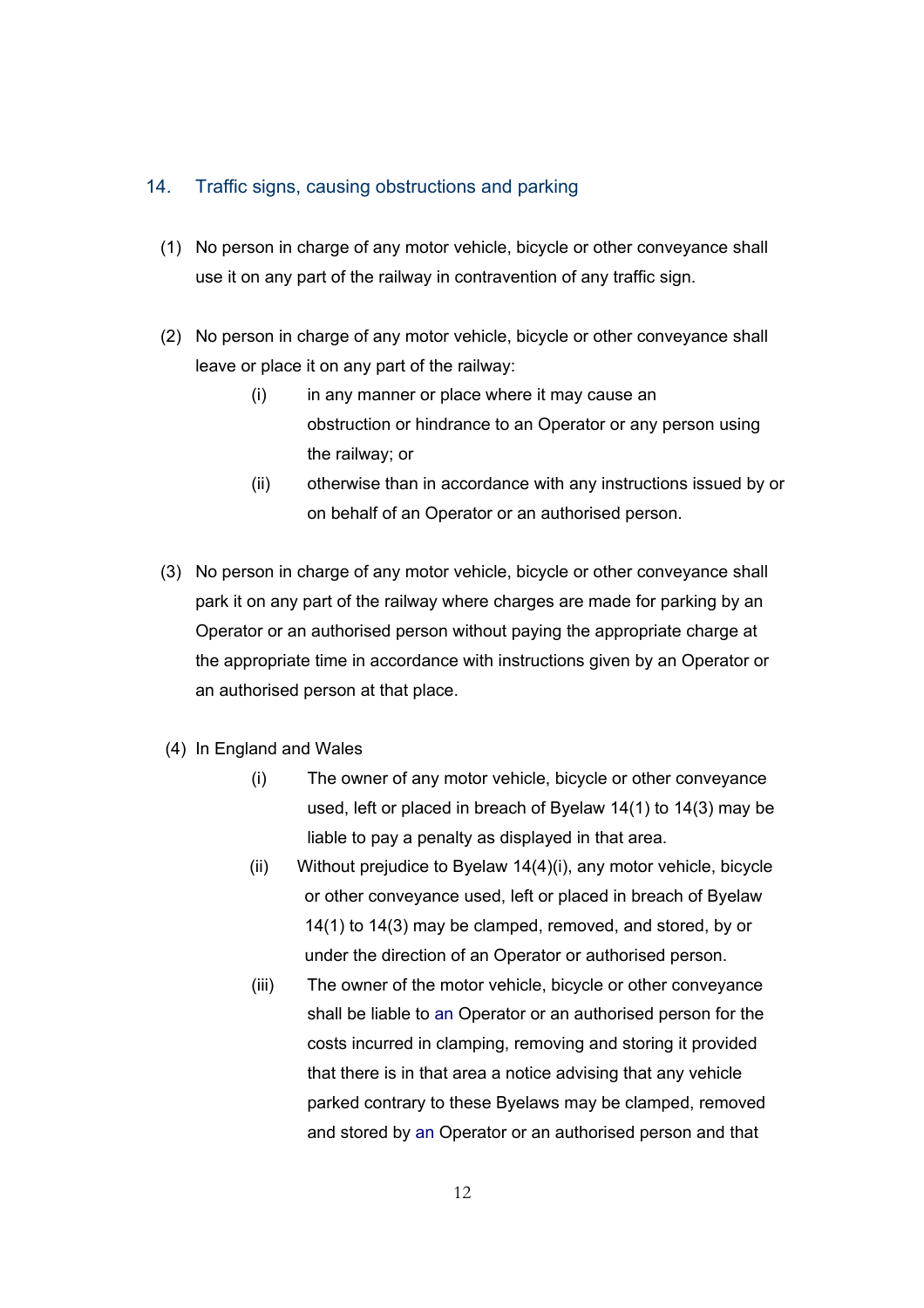the costs incurred by an Operator or an authorised person for this may be recovered from the vehicle's owner.

- (iv) The power of clamping and removal provided in Byelaw 14(4)(ii) above shall not be exercisable in any area where passenger parking is permitted unless there is on display in that area a notice advising that any vehicle parked contrary to these Byelaws may be clamped and/or removed by an Operator or an authorised person.
- (5) In Scotland

Any motor vehicle, bicycle or other conveyance used, left or placed in breach of this Byelaw in Scotland may be removed by or under the direction of a constable.

### 15. Pedestrian-only areas

- (1) Any person who enters, or is on, any part of the railway to which the public have access must be on foot, except:
	- (i) where there is a notice permitting access to that part of the railway to those with specified conveyances; or
	- (ii) where an Operator or an authorised person has given permission,

and in either case he shall obey any instructions given by an Operator or an authorised person.

(2) No person shall be in breach of this Byelaw for properly using a baby carriage or wheelchair, except where there is a notice or instructions given by an authorised person to the contrary.

#### 16. Control of animals

(1) An Operator may refuse carriage or entry to any animal.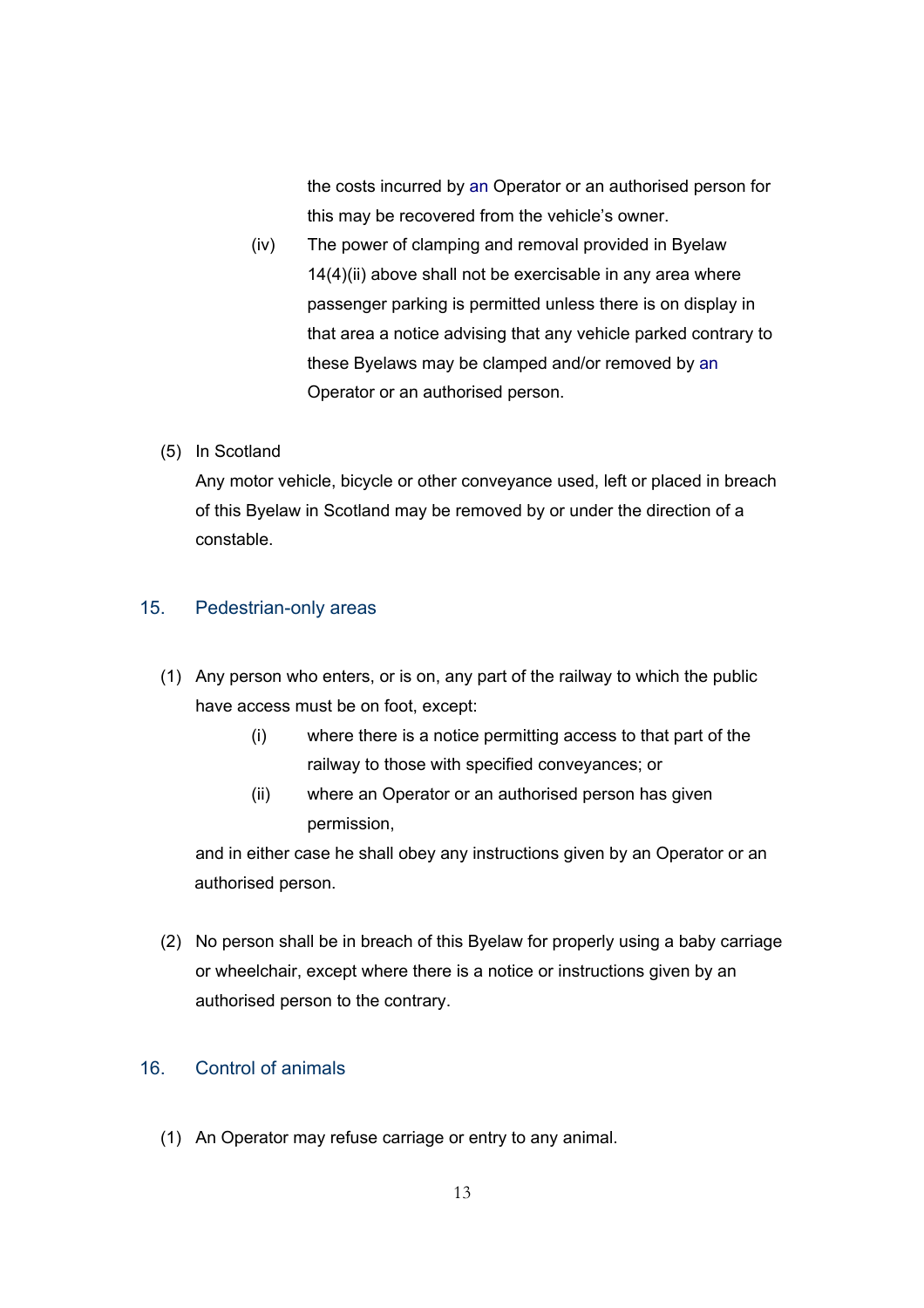- (2) No person shall bring an animal on to the railway without a valid ticket for that animal, if an Operator requires him to have a valid ticket for the carriage of such an animal.
- (3) Except with permission from an Operator or an authorised person, no person shall bring an animal on to the railway, which, in the opinion of an authorised person may threaten, annoy, soil or damage any person or property.
- (4) If any person in charge of an animal in breach of Byelaw 16(1), 16(2) or 16(3) is asked by an authorised person to remove that animal and fails to do so immediately, that animal may be removed by or under the direction of an authorised person.
- (5) No person in charge of an animal shall allow it to foul or damage any part of the railway.
- (6) Any person in charge of an animal shall carry it when on an escalator that is in motion.
- (7) No person in charge of any animal shall leave or place it unattended on any part of the railway (except in a place provided for that purpose by an Operator and only for as long as it is absolutely necessary and in accordance with any direction of an Operator or an authorised person).
- (8) Any animal left or placed in breach of Byelaw 16(7) may be removed and/or stored by or under the direction of an authorised person. The person in charge of the animal shall be liable to an Operator for the cost incurred by an Operator or an authorised person in removing and storing it.
- (9) Any person in charge of an animal that has soiled or caused damage to any part of the railway shall be liable to an Operator for the cost of putting the property soiled or damaged back into its proper condition.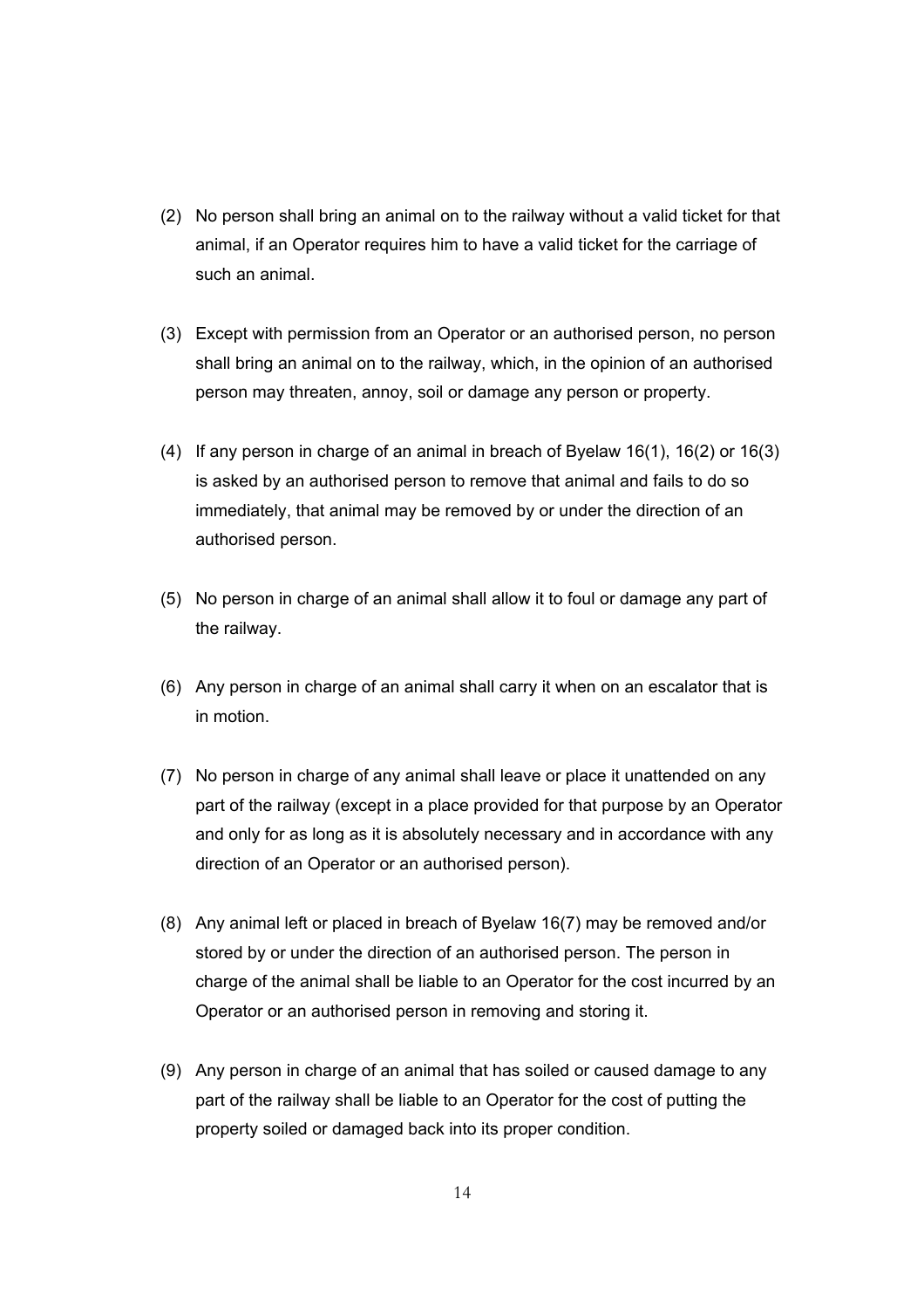(10) Any liability to an Operator under Byelaw 16(8) or 16(9) is in addition to any penalty for the breach of Byelaw 16.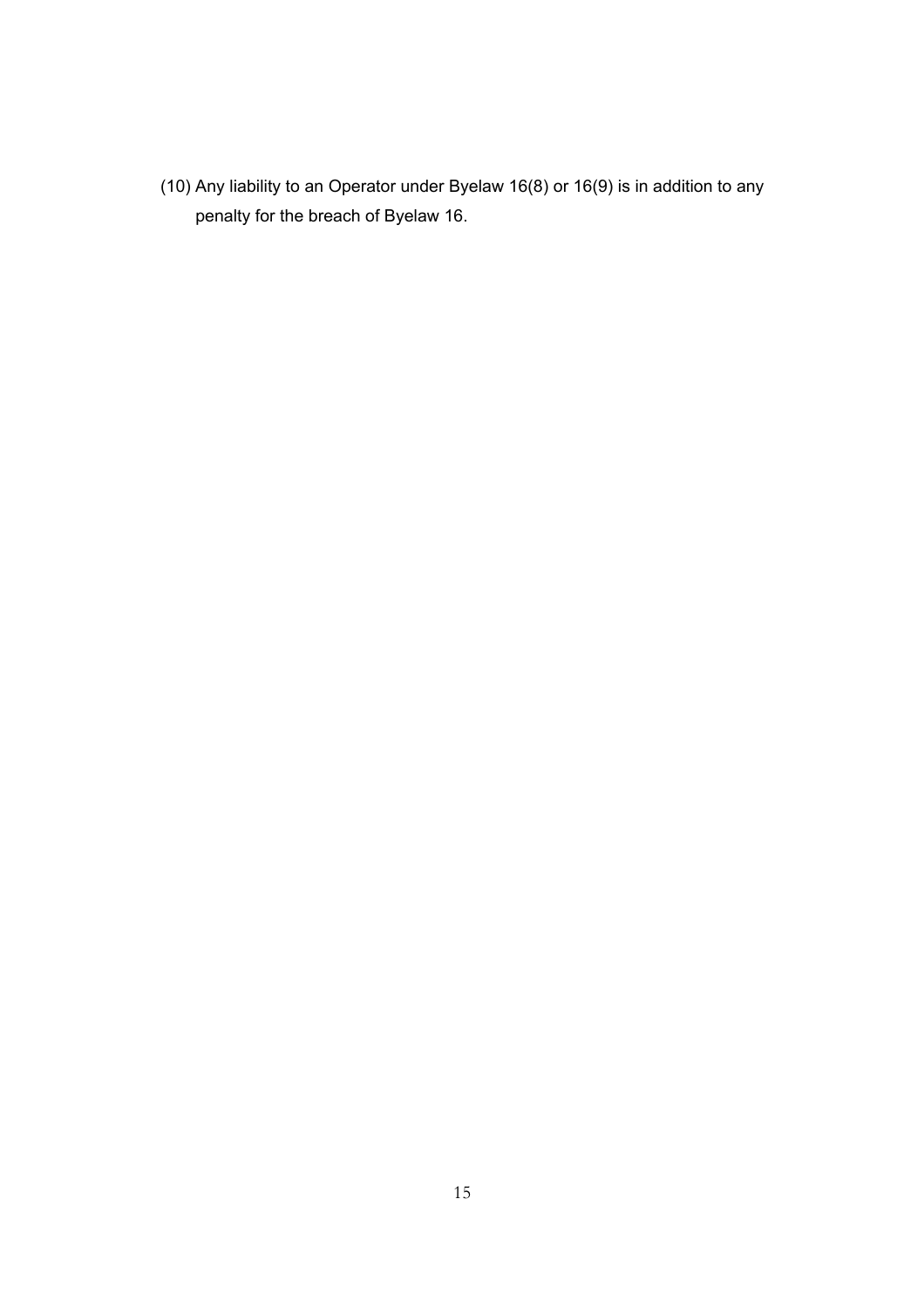# TRAVEL AND FARES

## 17. Compulsory Ticket Areas

- (1) No person shall enter a compulsory ticket area on the railway unless he has with him a valid ticket.
- (2) A person shall hand over his ticket for inspection and verification of validity when asked to do so by an authorised person.
- (3) No person shall be in breach of Byelaw 17(1) or 17(2) if:
	- (i) there were no facilities in working order for the issue or validation of any ticket at the time when, and the station where, he began his journey; or
	- (ii) there was a notice at the station where he began his journey permitting journeys to be started without a valid ticket; or
	- (iii) an authorised person gave him permission to travel without a valid ticket.

#### 18. Ticketless travel in non-compulsory ticket areas

- (1) In any area not designated as a compulsory ticket area, no person shall enter any train for the purpose of travelling on the railway unless he has with him a valid ticket entitling him to travel.
- (2) A person shall hand over his ticket for inspection and verification of validity when asked to do so by an authorised person.
- (3) No person shall be in breach of Byelaw 18(1) or 18(2) if: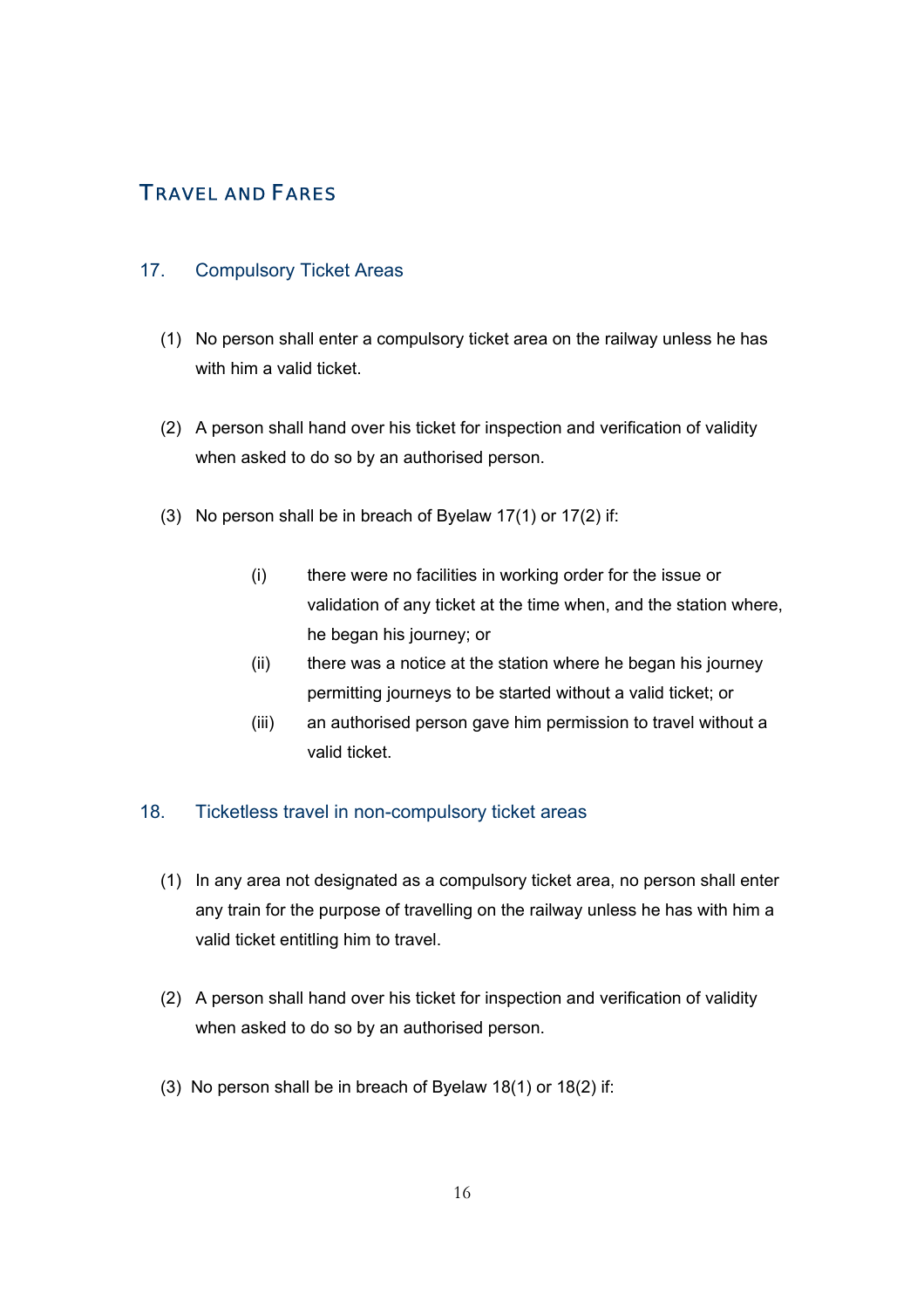- (i) there were no facilities in working order for the issue or validation of any ticket at the time when, and the station where, he began his journey; or
- (ii) there was a notice at the station where he began his journey permitting journeys to be started without a valid ticket; or
- (iii) an authorised person gave him permission to travel without a valid ticket.

# 19. Classes of accommodation, reserved seats and sleeping berths

Except with permission from an authorised person, no person shall remain in any seat, berth or any part of a train where a notice indicates that it is reserved for a specified ticket holder or holders of tickets of a specific class, except the holder of a valid ticket entitling him to be in that particular place.

# 20. Altering tickets and use of altered tickets

- (1) No person shall alter any ticket in any way with the intent that an Operator shall be defrauded or prejudiced.
- (2) No person shall knowingly use any ticket which has been altered in any way in breach of Byelaw 20(1).

# 21. Unauthorised buying or selling of tickets

- (1) Subject to Byelaw 21(4), no person shall sell or buy any ticket.
- (2) Subject to Byelaw 21(4), no person shall transfer or receive any unused or partly used ticket, intending that any person shall use it for travelling unless the conditions of use for the ticket specifically permit such transfer.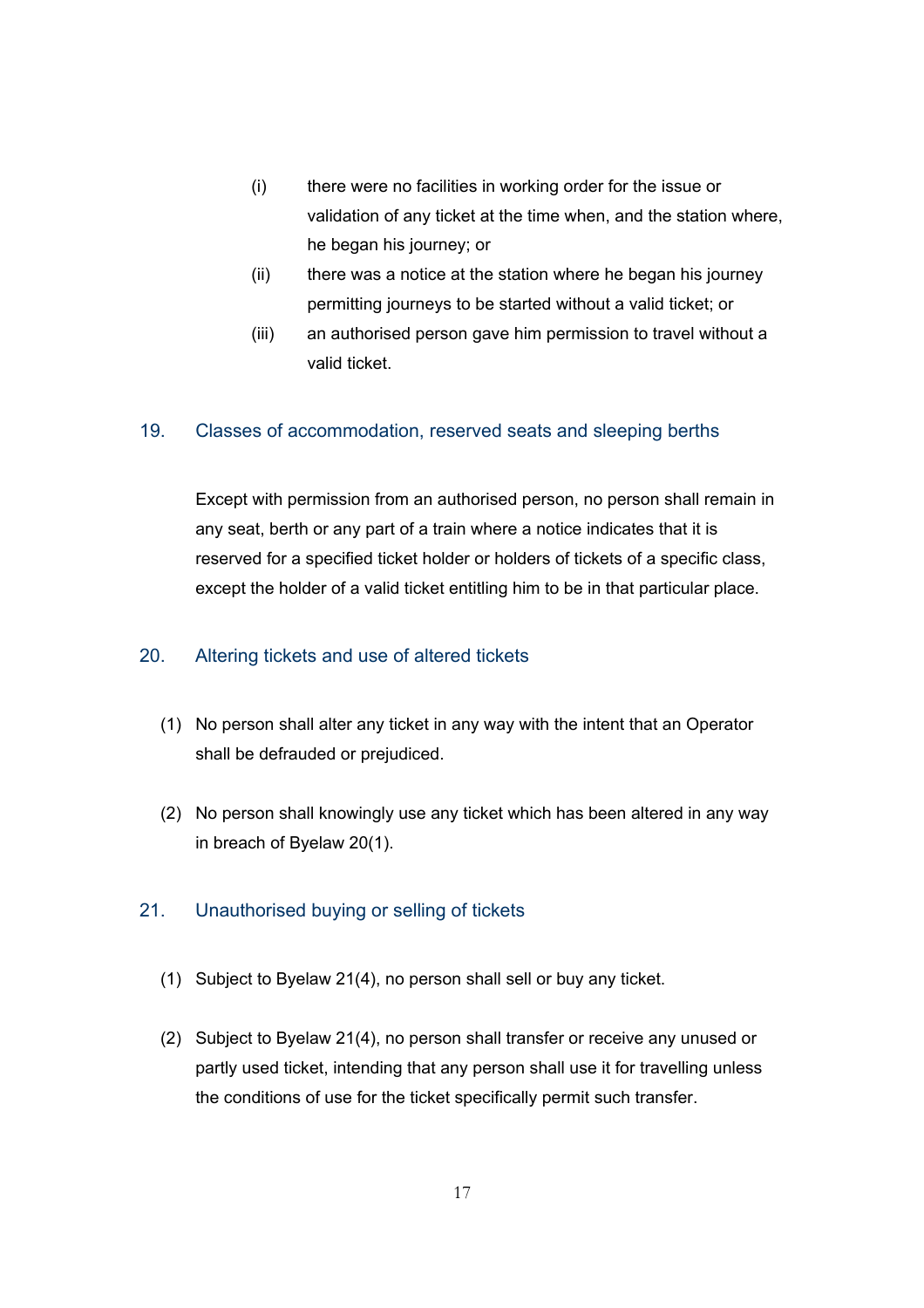- (3) Subject to Byelaw 21(4), no person shall knowingly use any ticket which has been obtained in breach of Byelaw 21.
- (4) The sale or transfer by, or the purchase or receipt from, an authorised person in the course of his duties or from an authorised ticket machine is excepted from the provisions of Byelaw 21.

# 22. Fares offences committed on behalf of another person

- (1) No person shall buy a ticket on behalf of another intending to enable another person to travel without having paid the correct fare.
- (2) No person shall transfer or produce a ticket on behalf of another person intending to enable that other person to travel without having paid the correct fare.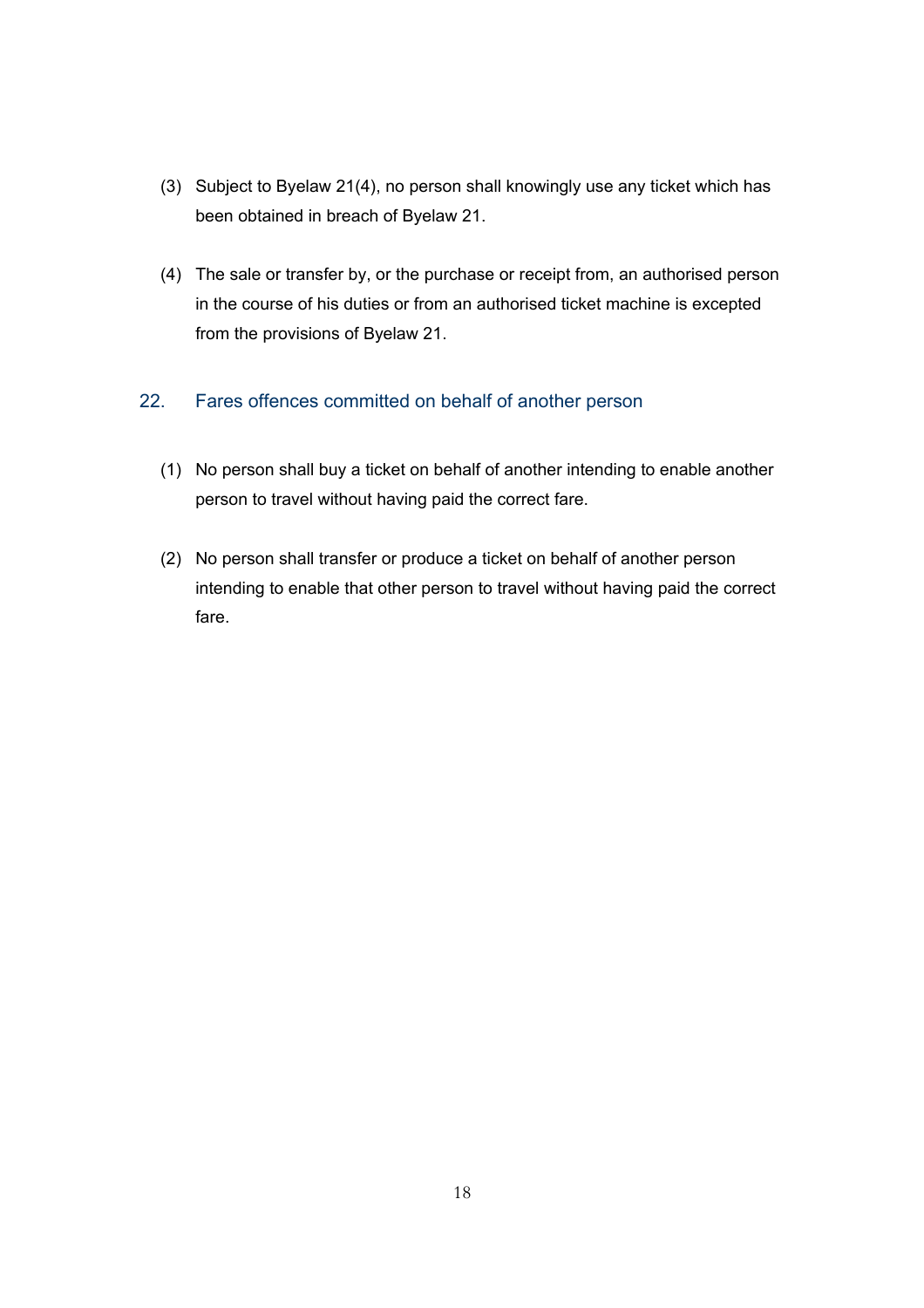# ENFORCEMENT AND INTERPRETATION

#### 23. Name and address

- (1) Any person reasonably suspected by an authorised person of breaching or attempting to breach any of these Byelaws shall give his name and address when asked by an authorised person.
- (2) The authorised person asking for details under Byelaw 23(1) shall state the nature of the breach of any of these Byelaws in general terms at the time of the request.

## 24. Enforcement

(1) Offence and level of fines

Any person who breaches any of these Byelaws commits an offence and, with the exception of Byelaw 17, may be liable for each such offence to a penalty not exceeding level 3 on the standard scale.

- (2) Removal of persons
	- (i) Any person who is reasonably believed by an authorised person to be in breach of any of these Byelaws shall leave the railway immediately if asked to do so by an authorised person.
	- (ii) Any person who is reasonably believed by an authorised person to be in breach of any of these Byelaws and who fails to desist or leave when asked to do so by an authorised person may be removed from the railway by an authorised person using reasonable force. This right of removal is in addition to the imposition of any penalty for the breach of these Byelaws.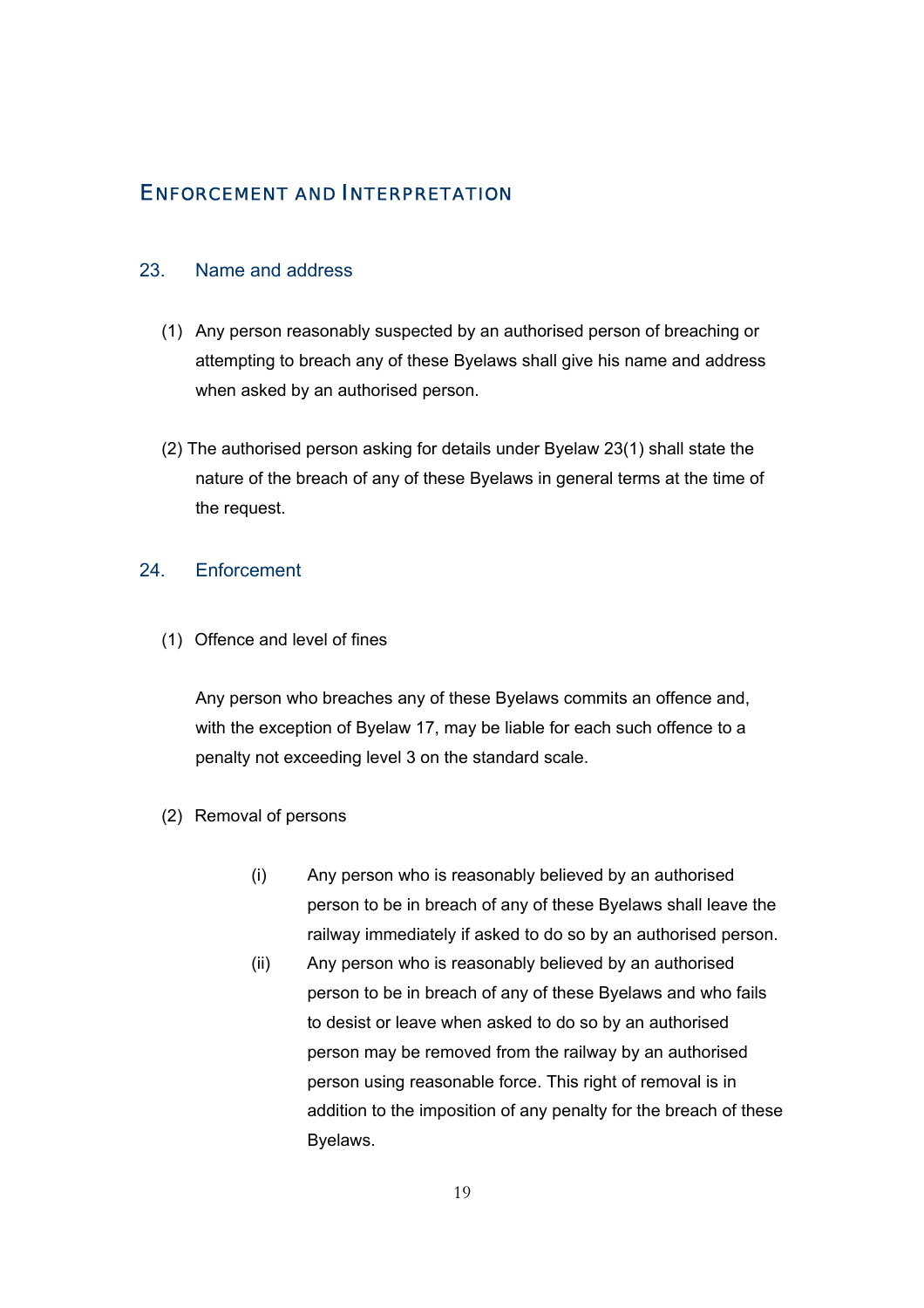- (iii) No person shall fail to carry out the instructions of an authorised person acting in accordance with powers given by these Byelaws or any other enactment.
- $(iv)$  In exercising powers conferred by Byelaws  $24(2)(i)$  and 24(2)(ii) the authorised person shall state the nature of the breach of any of these Byelaws in general terms prior to exercising the power conferred upon him.
- (3) Identification of authorised persons

An authorised person who is exercising any power conferred on him by any of these Byelaws shall produce a form of identification when requested to do so and such identification shall state the name of his employer and shall contain a means of identifying the authorised person.

(4) Notices

No person shall be subject to any penalty for breach of any of the Byelaws by disobeying a notice unless it is proved to the satisfaction of the Court before whom the complaint is laid that the notice referred to in the particular Byelaw was displayed.

(5) Attempts

Any person who attempts to breach any of the Byelaws numbered 9, 10, 11, 13(1), 20(2) and 21 shall be liable to the same penalty as given above for breach of that Byelaw.

(6) Breaches by authorised persons

An authorised person acting in the course of his duties shall not be liable for breach of any of the Byelaws numbered 2, 4(2), 6(3) and 6(5), 7, 9, 10, 11(1), 13, 14, 15, 16(6), 17, 18, 19 and 20(1).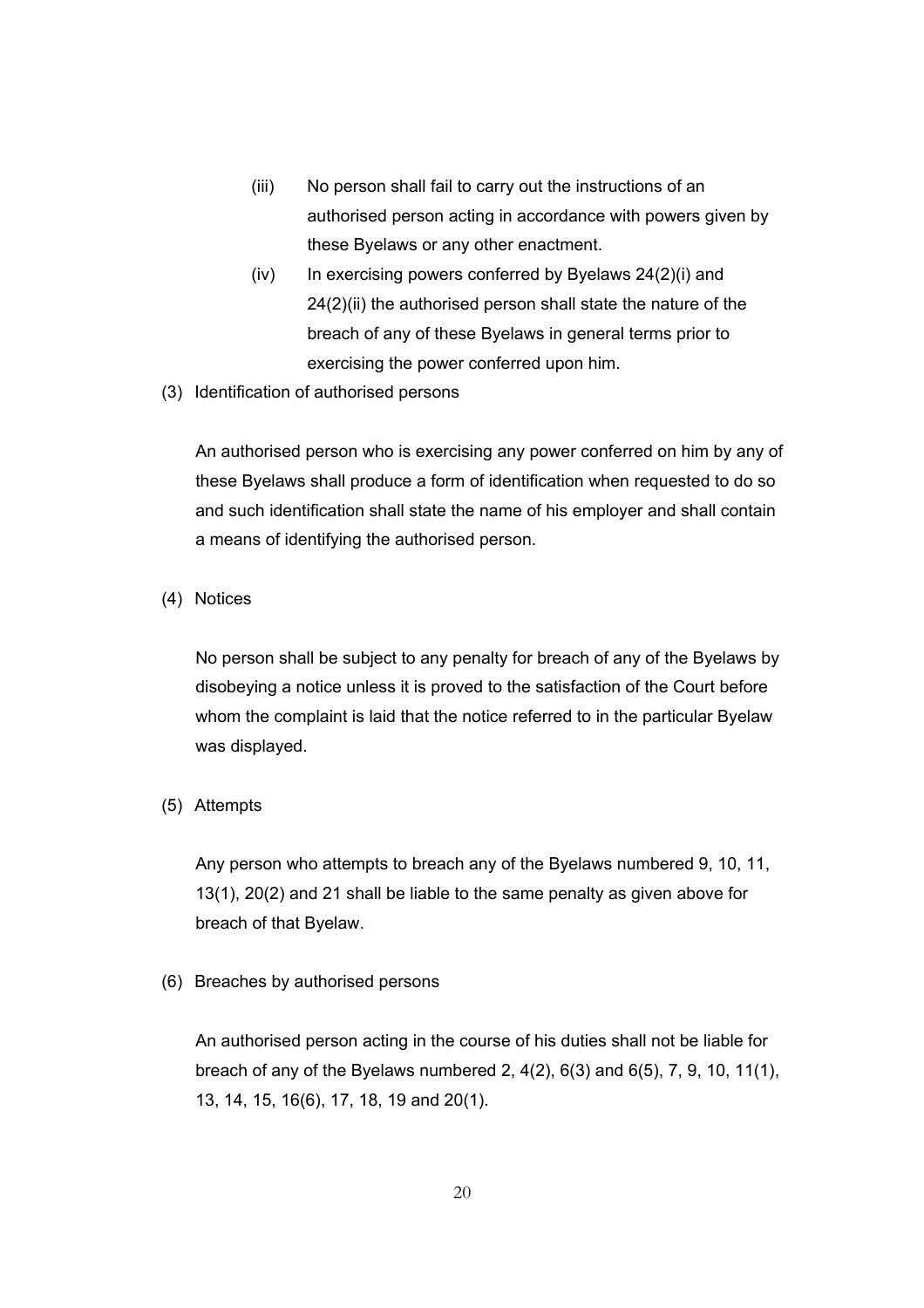#### 25. Interpretation

(1) Definitions

In these Byelaws the following expressions have the following meanings:

"*authorised person*" means:

- (i) a person acting in the course of his duties who:
	- (a) is an employee or agent of an Operator, or
	- (b) any other person authorised by an Operator, or
- (ii) any constable, acting in the execution of his duties upon or in connection with the railway;

"*compulsory ticket area*" means any area designated as such under a Penalty Fares Scheme and identified by a notice to this effect. Persons who enter a compulsory ticket area without being in possession of a valid ticket may be liable to pay a penalty fare;

"*escalator*" includes any travelator or similar device;

"*Exemption Order*" means the Strategic Rail Authority (Licence Exemption) Order 2001 (SI 2001/218);

 "*intoxication*" means being under the influence of intoxicating liquor, drugs or other substances;

"*intoxicating liquor*" has the meaning in England and Wales given to it in the Licensing Act 1964 (as amended or replaced from time to time) and in Scotland means "alcoholic liquor" as that term is defined in the Licensing (Scotland) Act 1976 (as amended or replaced from time to time);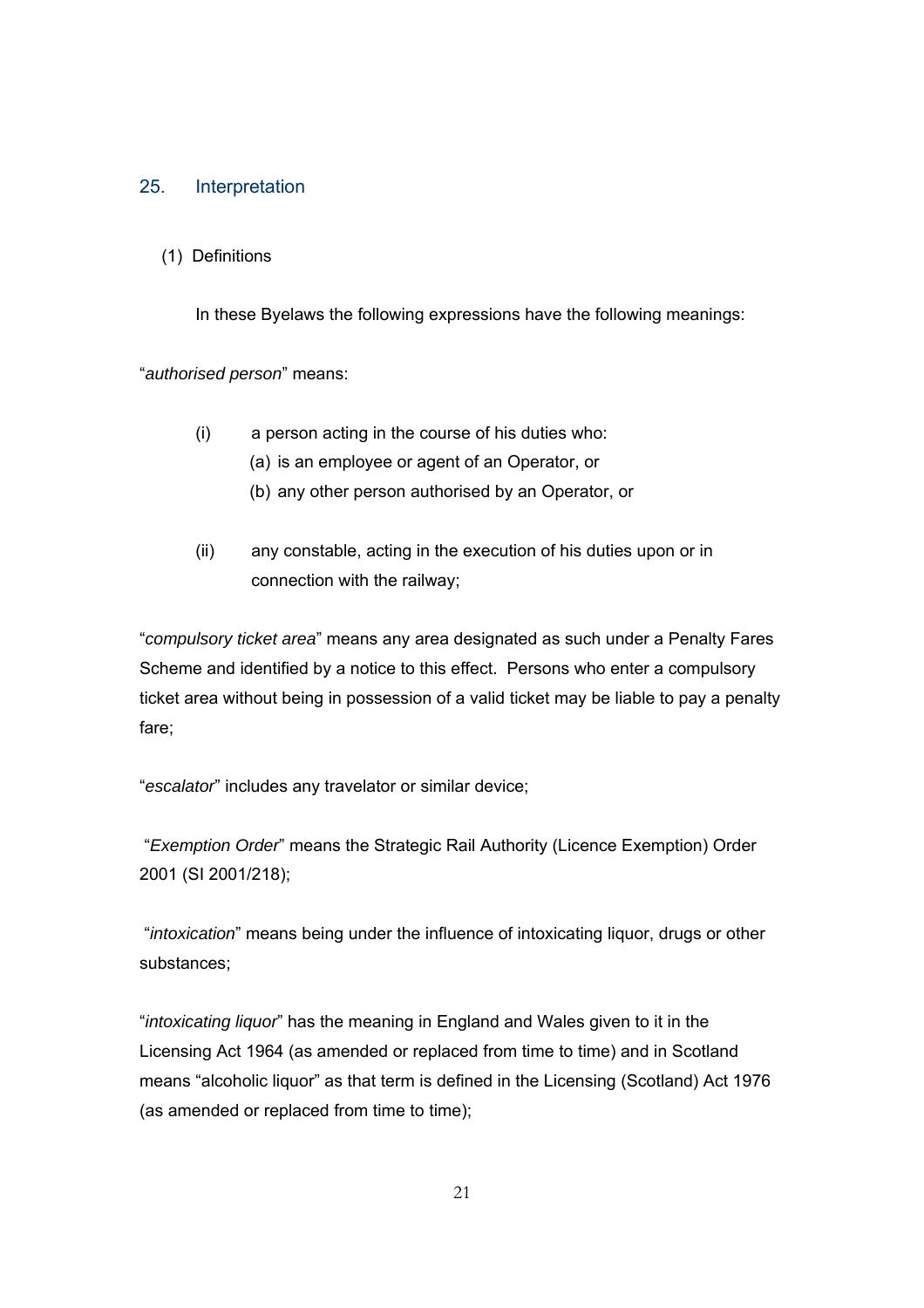"*notice*" means a notice given by or on behalf of an Operator;

"*Operator*" means:

- (i) any person authorised to be the operator of a railway asset by virtue of him holding a licence granted in accordance with Section 8 of the Railways Act 1993 (as amended by the Transport Act 2000; as amended by the Railways Act 2005), and
- (ii) those persons listed in Schedule One,

but excluding those persons listed in Schedule Two;

"*previous byelaws*" means those byelaws listed in the Table of Previous Byelaws below, which have been made in relation to the railway by:

- (i) an independent railway Operator under section 129 of the Railways Act 1993, and
- (ii) the Strategic Rail Authority under section 219 and Schedule 20 of the Transport Act 2000;

# Table of Previous Byelaws

| Operator                                                  | <b>Railways Act</b><br>1993 | <b>Transport Act</b><br>2000 | Made     | <b>Confirmed</b> |
|-----------------------------------------------------------|-----------------------------|------------------------------|----------|------------------|
| Anglia Railways                                           | $\sqrt{ }$                  |                              | 01.04.99 | 19.12.00         |
| Arriva Trains Wales/Trenau Arriva Cymru Ltd.              |                             | $\sqrt{ }$                   | 22.10.03 | 04.12.03         |
| <b>Central Trains Limited</b>                             | V                           |                              | 06.05.99 | 19.12.00         |
| <b>Connex South Eastern Limited</b>                       | $\sqrt{ }$                  |                              | 02.03.99 | 19.12.00         |
| <b>Connex South Central Limited</b>                       | $\sqrt{ }$                  |                              | 02.03.99 | 19.12.00         |
| <b>Cross Country Trains Limited</b>                       | V                           |                              | 14.04.99 | 19.12.00         |
| English Welsh & Scottish Railway Limited                  | $\sqrt{ }$                  |                              | 24.05.99 | 19.12.00         |
| English Welsh & Scottish Railway International<br>Limited | $\sqrt{ }$                  |                              | 28.05.99 | 19.12.00         |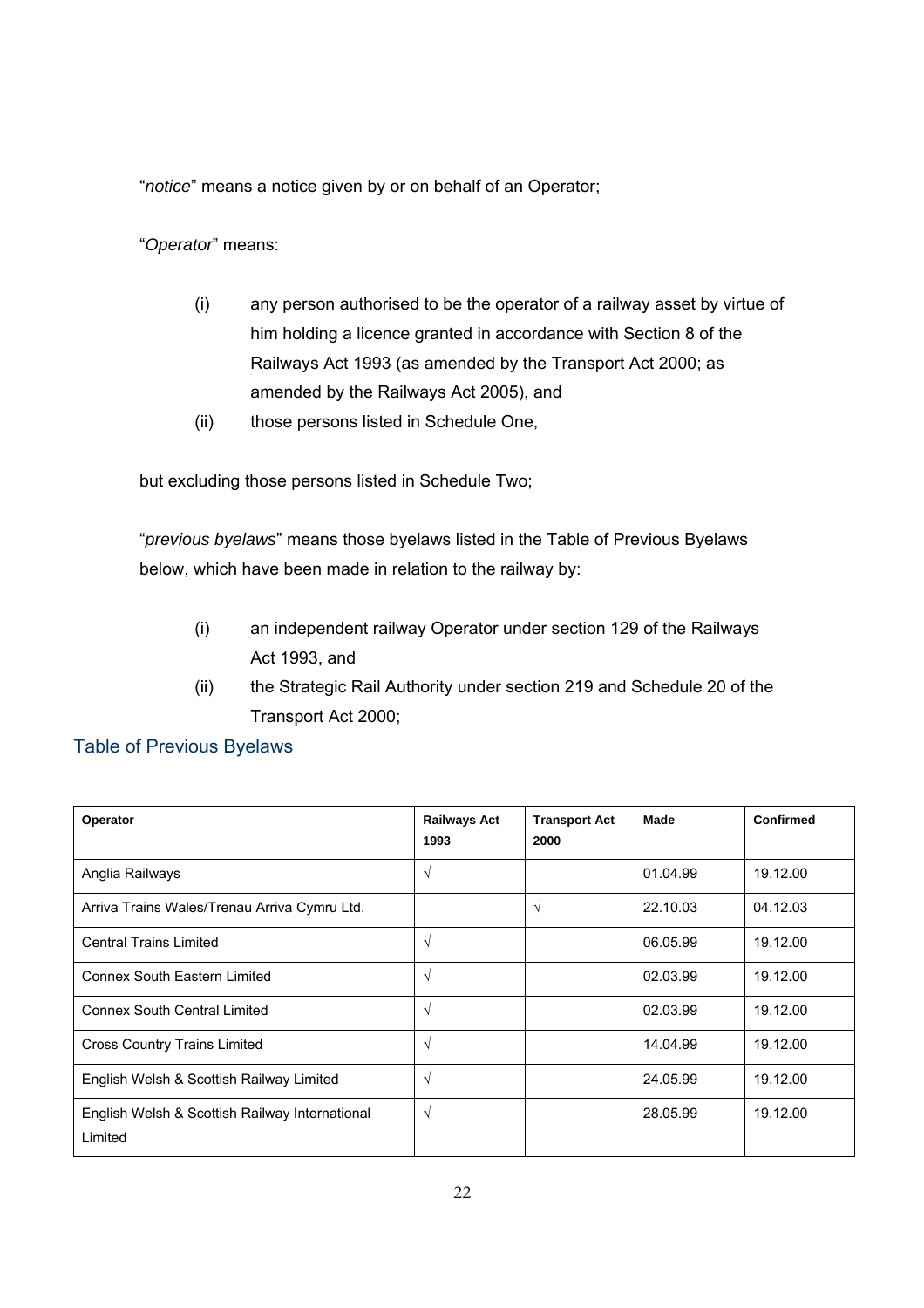| Eurostar (UK) Limited                      | $\sqrt{}$  |           | 16.02.99 | 19.12.00 |
|--------------------------------------------|------------|-----------|----------|----------|
| First/Keolis TransPennine Limited          |            | $\sqrt{}$ | 17.12.03 | 29.01.04 |
| <b>Freightliner Limited</b>                | $\sqrt{ }$ |           | 23.03.99 | 19.12.00 |
| <b>Gatwick Express Limited</b>             | $\sqrt{ }$ |           | 06.05.99 | 19.12.00 |
| Great Eastern Railway Limited              | $\sqrt{ }$ |           | 05.03.99 | 19.12.00 |
| Great North Eastern Trains Company Limited | $\sqrt{ }$ |           | 29.03.99 | 19.12.00 |
| Great Western Trains Company Limited       | $\sqrt{}$  |           | 22.02.99 | 19.12.00 |
| <b>Heathrow Express</b>                    | $\sqrt{ }$ |           | 19.11.97 | 22.01.98 |
| <b>Island Line Limited</b>                 | $\sqrt{ }$ |           | 11.02.99 | 19.12.00 |
| <b>LTS Rail Limited</b>                    | $\sqrt{ }$ |           | 10.02.99 | 19.12.00 |
| Merseyrail Electrics (2002) Limited        |            | $\sqrt{}$ | 20.05.03 | 10.07.03 |
| Midland Main Line Limited                  | $\sqrt{ }$ |           | 15.03.99 | 19.12.00 |
| North Western Trains Company Limited       | $\sqrt{ }$ |           | 02.03.99 | 19.12.00 |
| Northern Spirit Limited                    | $\sqrt{ }$ |           | 19.05.99 | 19.12.00 |
| Rail Express Systems Limited               | $\sqrt{ }$ |           | 24.05.99 | 19.12.00 |
| RailTrack plc                              | $\sqrt{ }$ |           | 01.04.99 | 19.12.00 |
| ScotRail Railways Limited                  | $\sqrt{ }$ |           | 12.04.99 | 19.12.00 |
| Silverlink Train Services Limited          | $\sqrt{ }$ |           | 23.02.99 | 19.12.00 |
| South West Trains Limited                  | $\sqrt{ }$ |           | 11.02.99 | 19.12.00 |
| <b>Thames Trains Limited</b>               | $\sqrt{ }$ |           | 30.04.99 | 19.12.00 |
| <b>Thameslink Rail Limited</b>             | $\sqrt{ }$ |           | 29.01.99 | 19.12.00 |
| The Chiltern Railway Company Limited       | $\sqrt{ }$ |           | 05.05.99 | 19.12.00 |
| Wales & West Passenger Trains Limited      | $\sqrt{ }$ |           | 02.03.99 | 19.12.00 |
| West Anglia Great Northern Railway Limited | $\sqrt{ }$ |           | 08.02.99 | 19.12.00 |
| West Coast Trains Limited                  | $\sqrt{ }$ |           | 14.04.99 | 19.12.00 |

"*railway*" means the railway assets of, or under the management of, an Operator;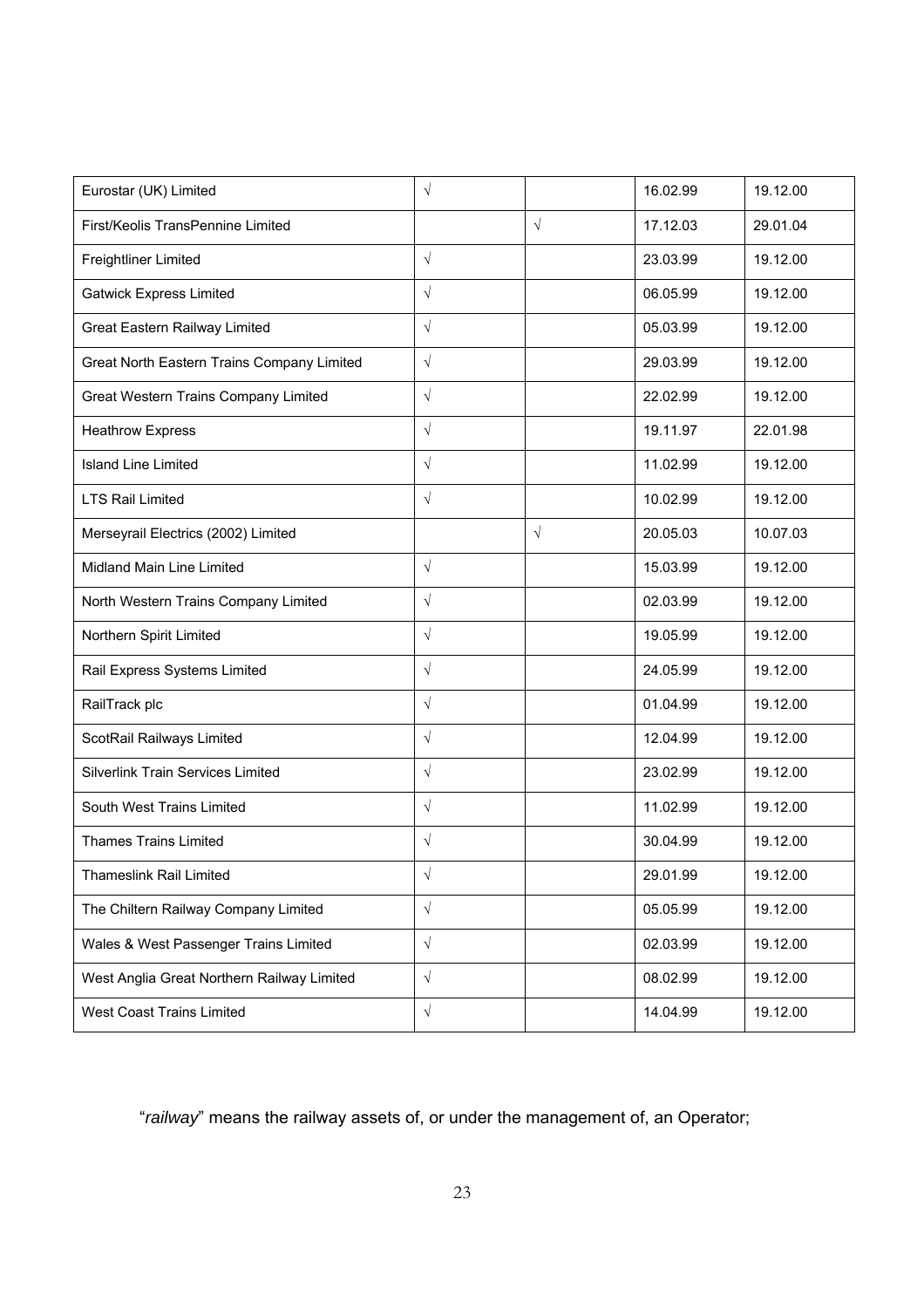"*railway assets*" means any

- (a) train;
- (b) network;
- (c) station;
- (d) light maintenance depot;

and any associated track, buildings and equipment;

"*standard scale*" means:

- (i) in relation to England and Wales the meaning given by section 37 of the Criminal Justice Act 1982, and
- (ii) in relation to Scotland the meaning given by section 225(1) of the Criminal Procedure (Scotland) Act 1995,

and any replacement, modification or amendment thereto;

# "*ticket*" includes

- (i) a ticket (including one issued by or on behalf of another railway undertaking) authorising the person for whom it is issued to make the journey covered by the fare paid on a train provided by an Operator (whether or not it also authorises that person to make a journey on a train provided by another railway undertaking),
- (ii) any permit authorising the person to whom it is issued to travel on a train provided by an Operator (whether or not it also authorises that person to make a journey on a train provided by another railway undertaking),
- (iii) an authority to travel on a train provided by an Operator subject to a condition that payment of the correct fare for the person using that authority on which it is used is made during or at the end of that journey or otherwise as provided by the terms applicable to its use,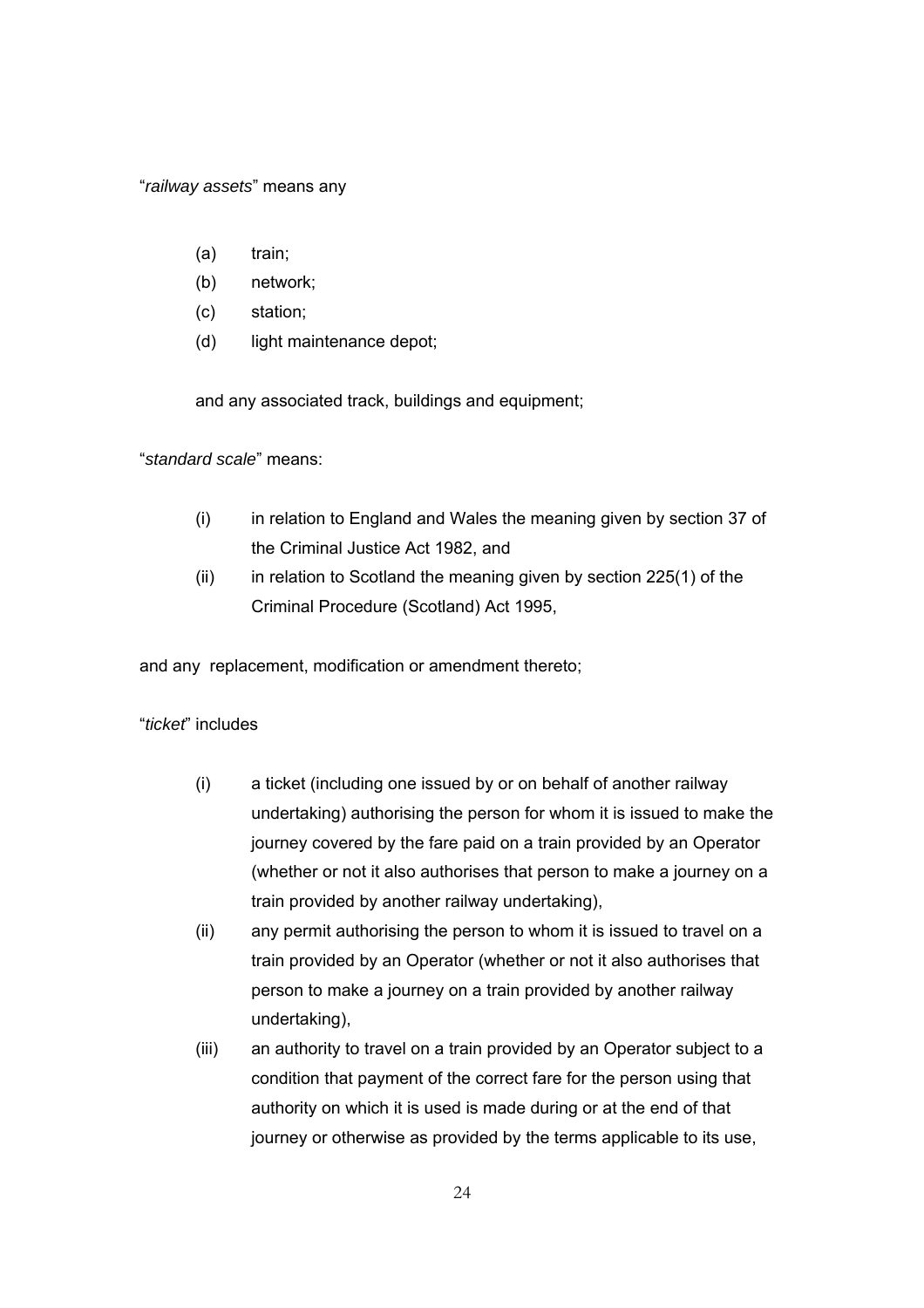- (iv) a ticket authorising a person to enter a compulsory ticket area but not to make a train journey,
- (v) any type of free pass, privilege ticket, or any warrant, identity card, voucher, or other similar authority accepted by an Operator as authority to travel, or in exchange for or on production of which a ticket for travel may be issued,
- (vi) any identity card, reservation or other document required by an Operator to be held or produced for use with other travel documents,
- (vii) any type of smart card, pre-pay, or other form of electronic ticket, and (viii)any other ticket or document issued for the purpose of travel of any animal or article on the railway accepted by an Operator;

"*traffic sign*" means an object or device for conveying, to traffic or any specified class of traffic, warnings, information, requirements, restrictions or prohibitions of any kind;

"*train*" means any item of rolling stock and includes any carriage, wagon or locomotive;

"*valid ticket*" means a ticket (including any associated photo/identity card and/or other travel document) lawfully obtained by or on behalf of the person using or attempting to use it and entitling that person to use the particular railway service he is using or attempting to use. Where the terms attaching to the ticket require validation of the ticket, such ticket shall not be considered to be a valid ticket for the purposes of these Byelaws unless and until the ticket has been properly validated.

(2) Introduction, table of contents and headings

The Introduction, table of contents and headings used in these Byelaws are for assistance only and are not to be considered as part of these Byelaws for the purpose of interpretation.

(3) Plural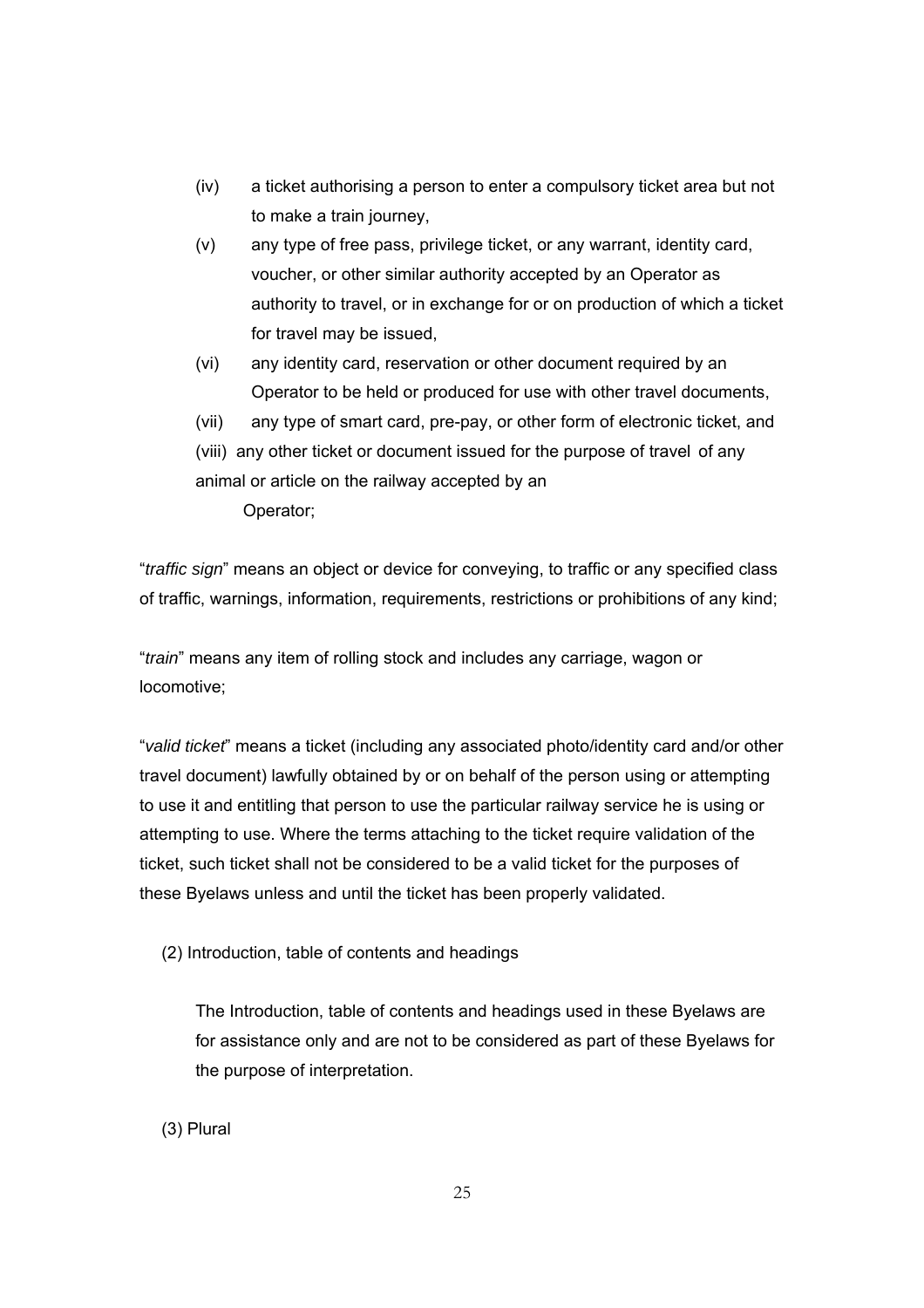Unless the context requires to the contrary, words importing the singular shall include the plural and vice versa.

# (4) Gender

Unless the context requires to the contrary, words importing one gender shall include the other gender.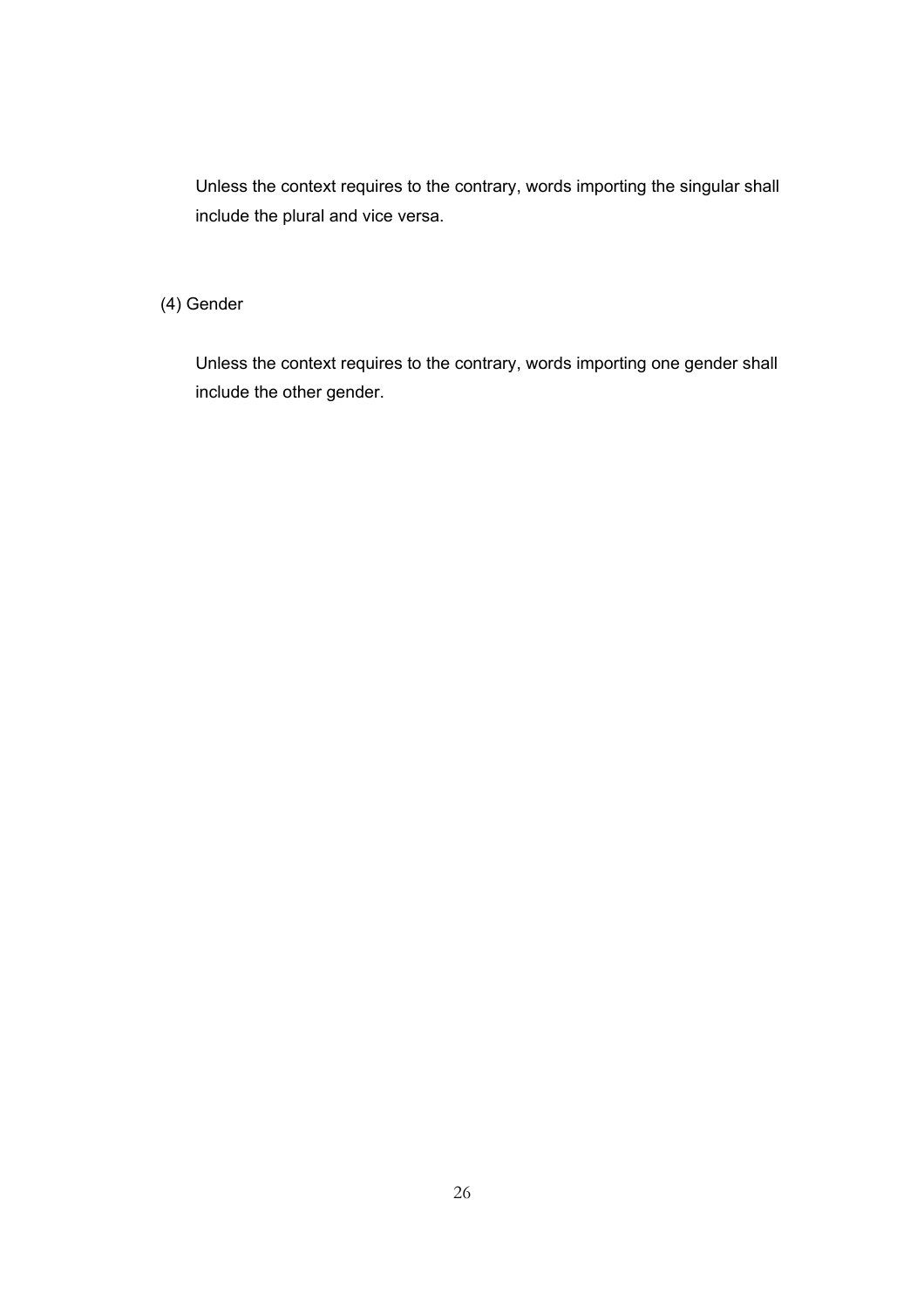# 26. Coming into operation of these Byelaws and revocation of the previous byelaws

These Byelaws will come into operation in accordance with the provisions of Section 219 and Schedule 20 of the Transport Act 2000.

When these Byelaws come into effect, the previous byelaws and any other byelaws previously made in relation to the railway by the British Railways Board under the provisions of Section 67 of the Transport Act 1962 on 6 August 1965, and confirmed by the Minister for Transport on 1 September 1965 and amendments thereto confirmed by the Minister of Transport on 12 August 1980; and by the Secretary of State for Transport on 16 November 1981; 9 July 1986 and 26 October 1990 shall be revoked insofar as they apply to railway assets operated by an Operator.

This revocation is without prejudice to the validity of anything done under the previous byelaws or to any liability incurred in respect of any act or omission before the date of the coming into operation of these Byelaws.

The Seal of the Strategic Rail Authority hereto affixed is authenticated by

Robert Plampin, Secretariat Team Manager, being a person authorised by the Strategic Rail Authority on 24 May 2004.

The Secretary of State for Transport confirms the above Byelaws pursuant to Schedule 20 of the Transport Act 2000 and fixes 7 July 2005 as the date the Byelaws shall come into operation.

Signed by the authority of the Secretary of State for Transport on 22 June 2005.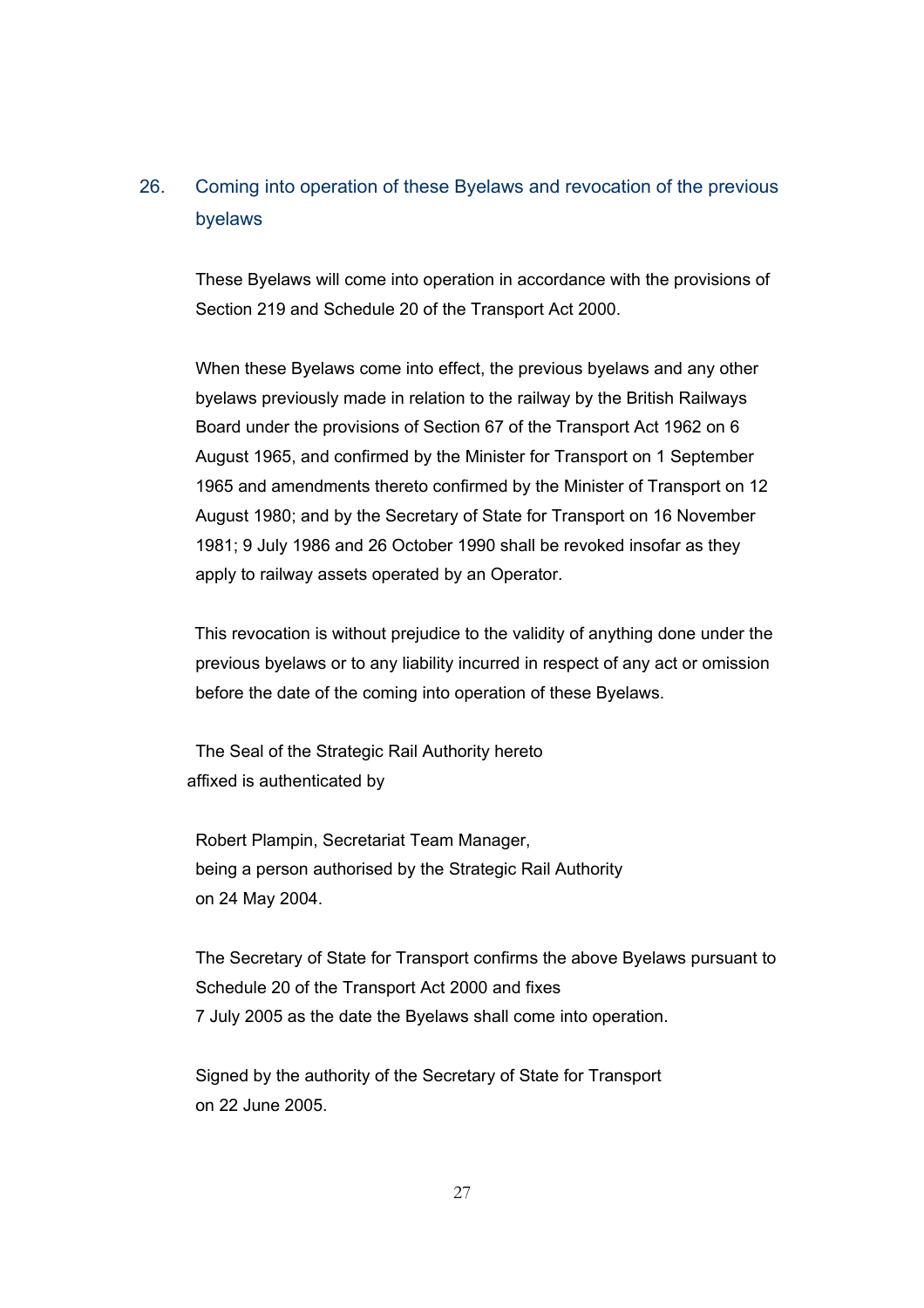Peter McCarthy Rail Safety and Regional Division Department for Transport

# CERTIFICATE OF AUTHENTICITY

It is hereby certified that

- (1) the above Byelaws were made by the Strategic Rail Authority;
- (2) this is a true copy of the Byelaws;
- (3) on 22 June 2005 the Byelaws were confirmed pursuant to Schedule 20 of the Transport Act 2000 by the Secretary of State for Transport; and
- (4) the Byelaws came into operation on 7 July 2005.

 Robert Plampin Secretariat Team Manager of the Strategic Rail Authority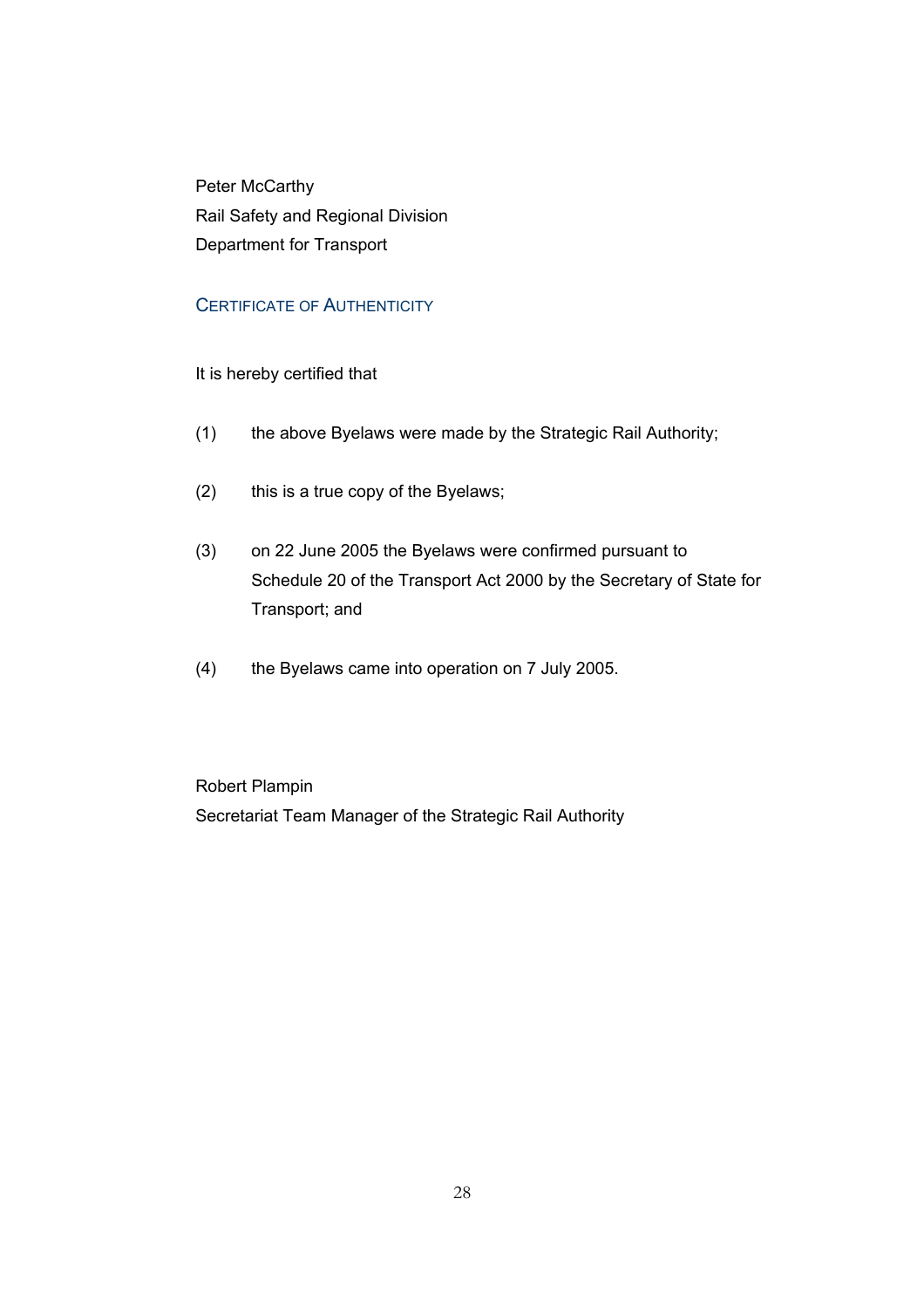## SCHEDULE ONE

# Byelaw 25(1), Definition of "Operator": Operators defined under sub-section (ii)

- Abbey Rail Limited (Registration Number 04659708)
- Broadway Rail Limited (Registration Number 04659516)
- Golding's Rail Limited (Registration Number 03266760)
- Hay's Rail Limited (Registration Number 03266762)
- OQS Rail Limited (Registration Number 03076444)
- Orchard Rail Limited (Registration Number 04659669)
- South Eastern Trains Limited (Registration Number 03666306)
- South Eastern Trains Holdings Limited (Registration Number 03266770)
- Strutton Rail Limited (Registration Number 04659712)
- Westminster Rail Limited (Registration Number 04661194)
- Any other wholly owned subsidiary of the Authority to which the Exemption Order applies.